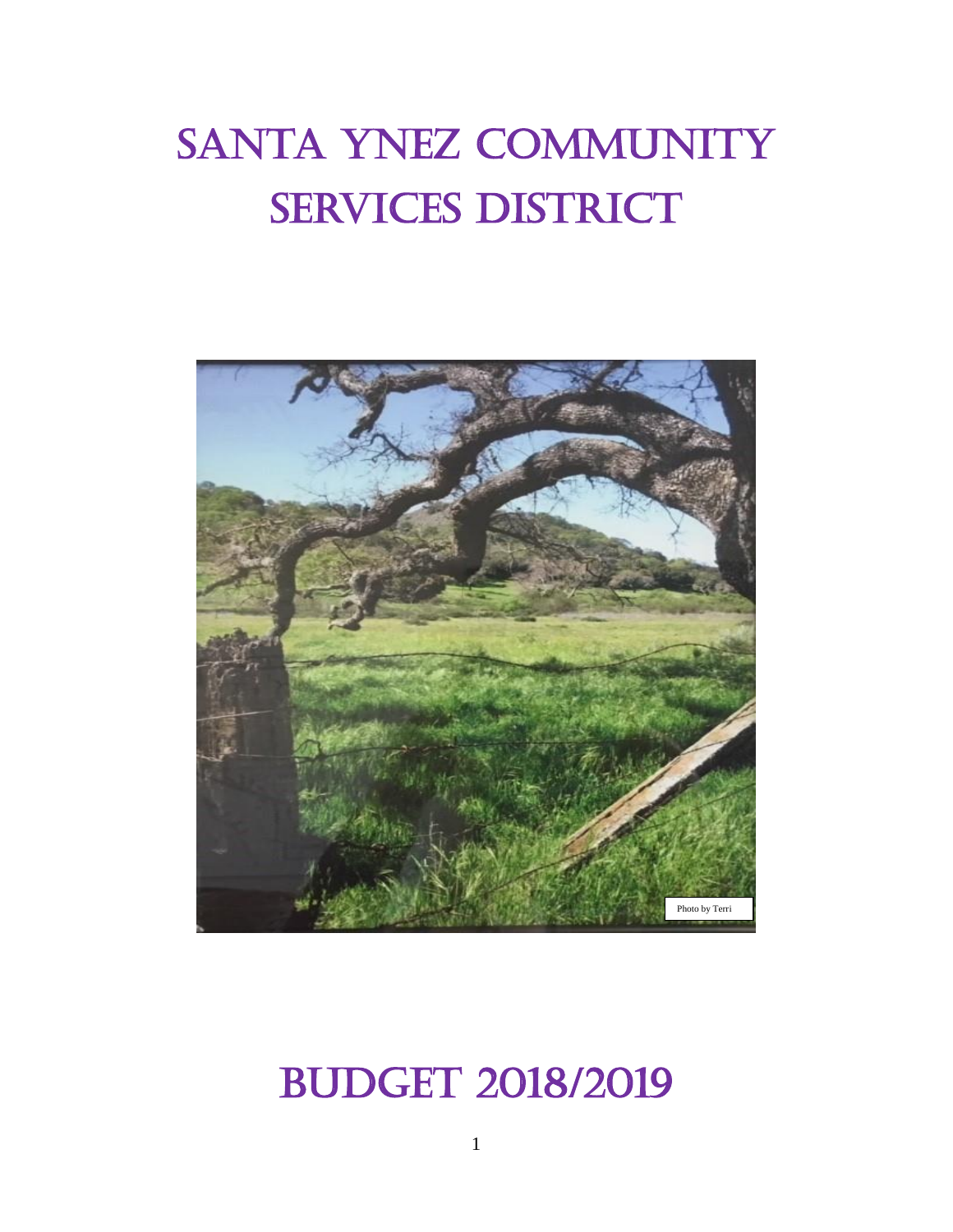### **Table of Contents**

| ○ Mission Statement                                         | Page 3  |
|-------------------------------------------------------------|---------|
| ○ Board of Directors and Staff                              | Page 4  |
| $\circ$ Organization Chart                                  | Page 5  |
| ○ What Is the SYCSD                                         | Page 6  |
| O Budget 2018/2019                                          | Page 7  |
| o Description of Funds                                      | Page 11 |
| o Miscellaneous Fees                                        | Page 17 |
| ○ Monthly Sewer Service Charges                             | Page 18 |
| ○ Schedule of Capacity Charges                              | Page 20 |
| $\circ$ SYCSD Debt $@$ June 30, 2018                        | Page 22 |
| $\circ$ Resolution No. 18-06, approving<br>the 18/19 Budget | Page 23 |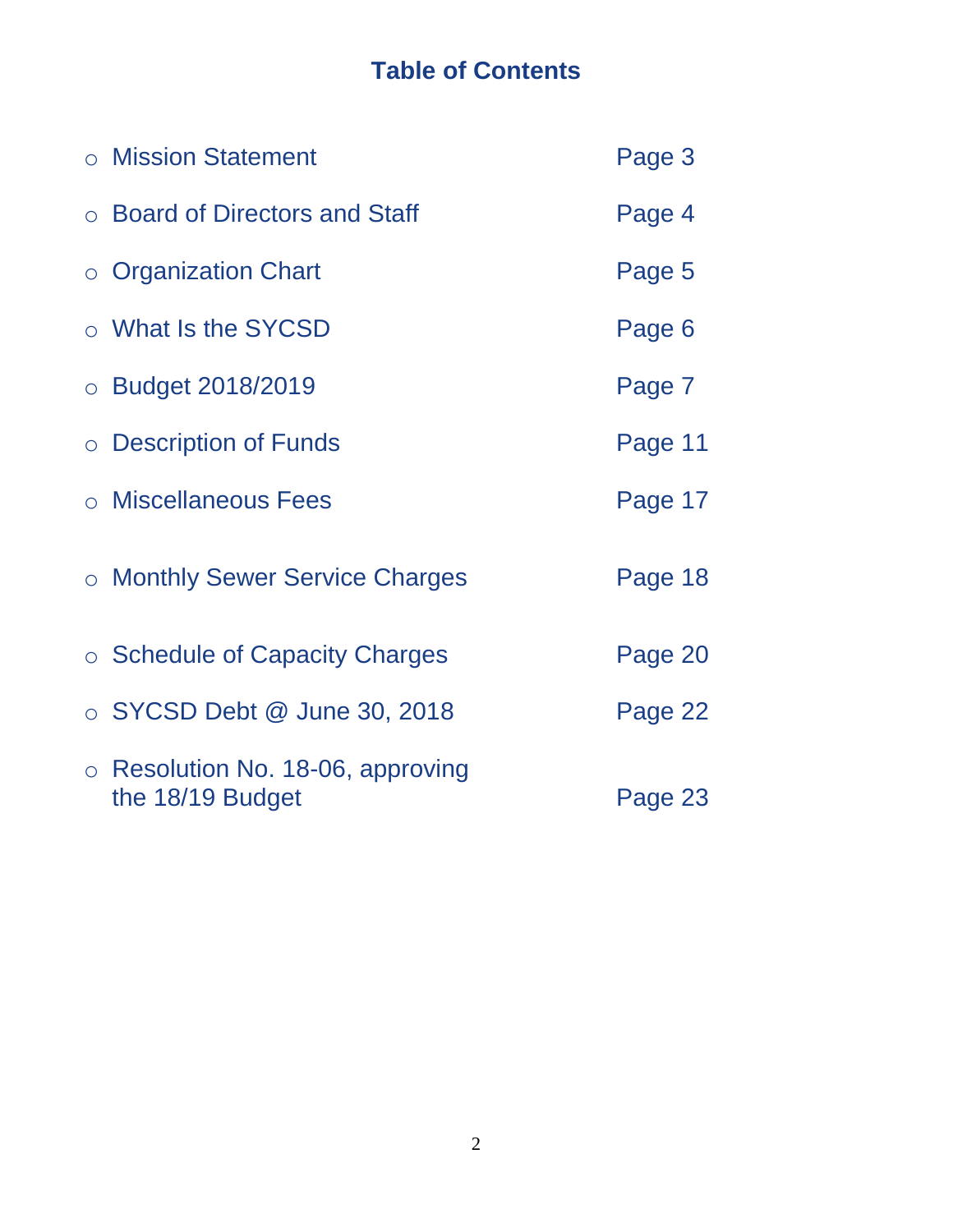#### **SANTA YNEZ COMMUNITY SERVICES DISTRICT**

**The mission of the District is to respond to the needs of its citizens and represent them, as a group, at local and regional levels in solving local problems affecting the common good.**

**To fulfill that mission, the Board of Directors of the Santa Ynez Community Services District is committed to the following legislative policy:**

- ➢ **To respond to community needs within the District's sphere of influence (said sphere being subject to future revision and amendment pursuant to Government Code) to the full extent of the District's authority and the purposes for which it was formed;**
- ➢ **To support orderly growth and development which is essential to the social, fiscal and economic well-being of the community as an integral part of the Santa Ynez Valley and which responds sensitively to environmental concerns and available natural resources; and**
- ➢ **To set priorities for community services by weighing actual and future needs against all available financial resources and to manage public funds in a manner both fiscally sound and conservative.**

**The Board further finds that the common good is best served when all policies are based upon the most complete information that can be assembled, the counsel of reliable, independent experts is sought, and the District is administered fairly, objectively and without deference to special or selfinterests.**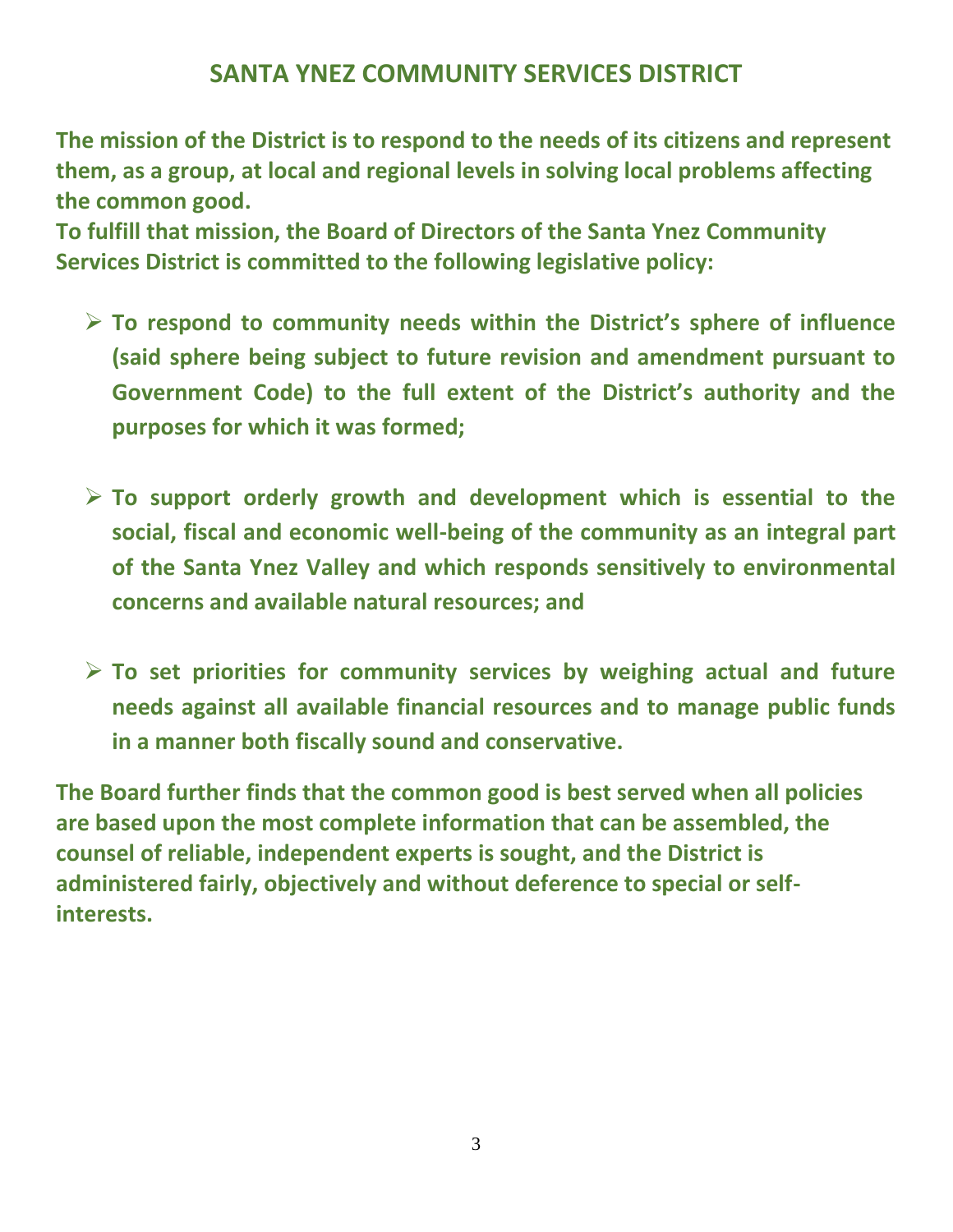#### SANTA YNEZ COMMUNITY SERVICES DISTRICT

BOARD OF DIRECTORS (Five-member Board of Directors elected at-large)

Meetings  $3<sup>rd</sup>$  Wednesday of the month, at 5:30 p.m. District Office

President, David Higgins

Vice-President, Frank Mueller

Board Member, Karen Jones

Board Member, David Seymour

Board Member, Carl Maler

#### STAFF

General Manager, Jeff Hodge

Secretary/Treasurer, Wendy Berry

Operation Supervisor/Inspector – Craig Kapner

Chief Plant Operator, Kevin McKennon

Collection Operator II/WWTP Operator, Joe McCollum

Collection Operator I, Fabian Torres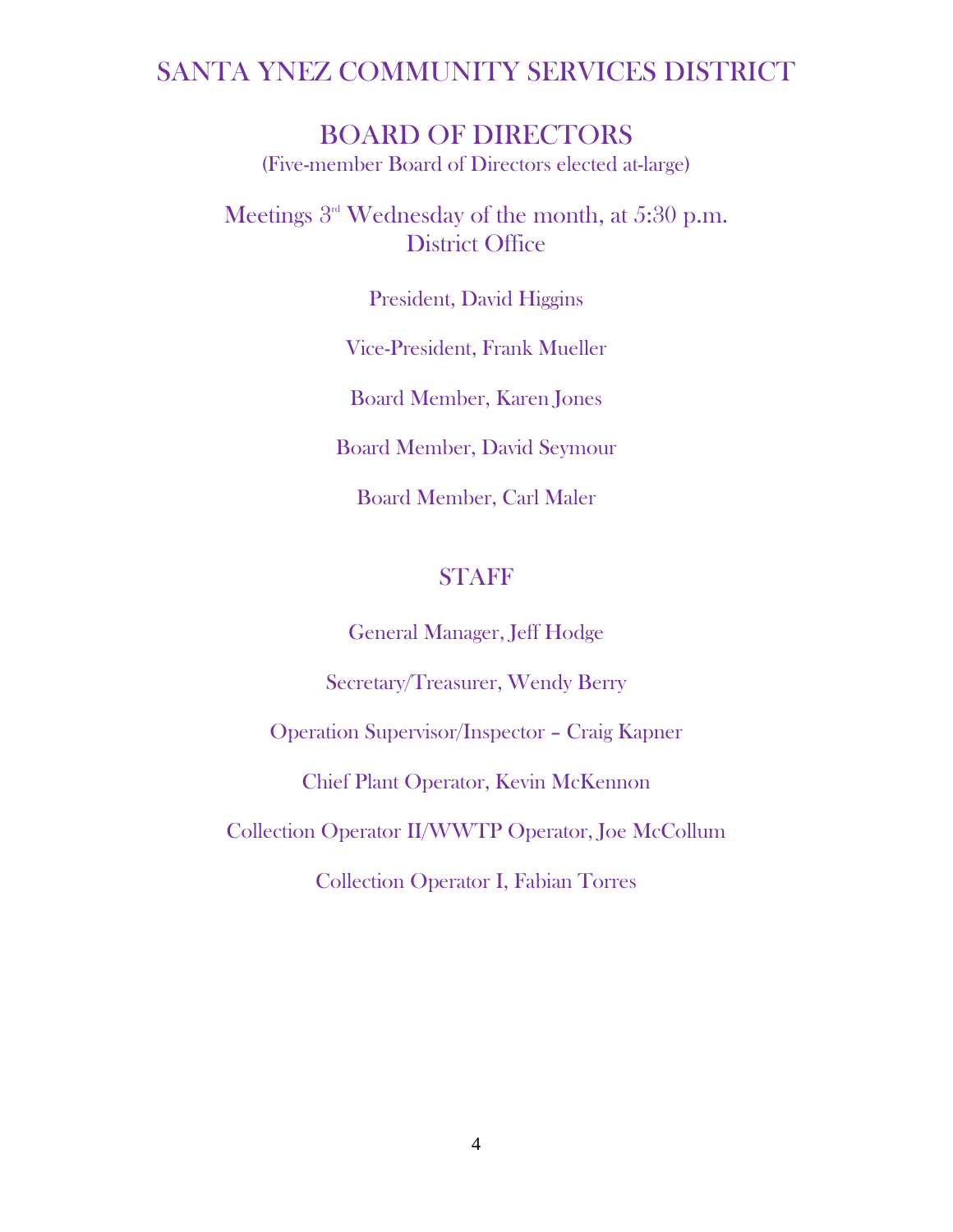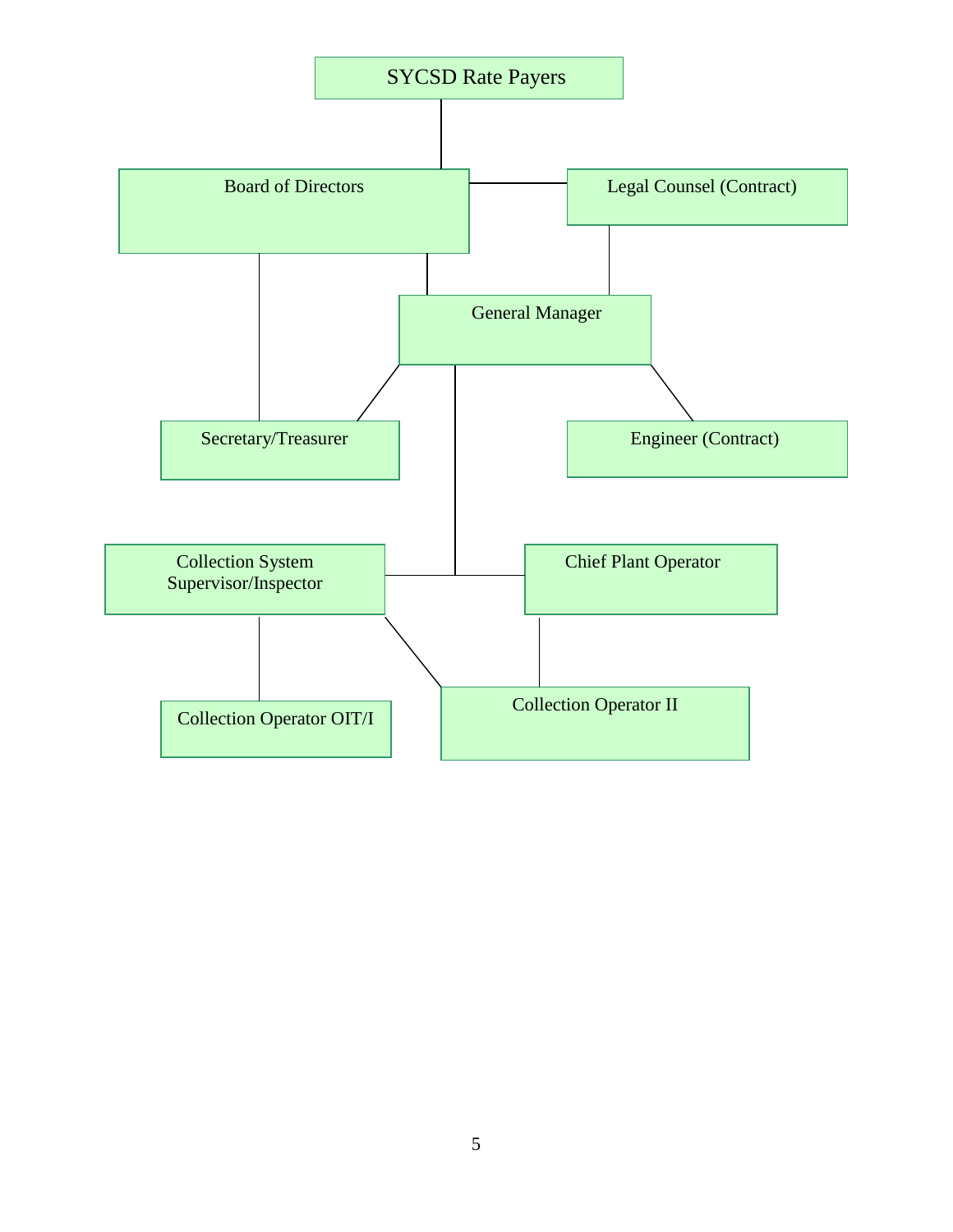#### WHAT IS THE SANTA YNEZ COMMUNITY SERVICES DISTRICT?

The Santa Ynez Community Services District was formed in 1971 by citizens in the area for the purpose of obtaining and providing community sewage disposal services in the Santa Ynez area (approximately one square mile). In January 1974 State and County health departments determined a health hazard existed due to septic systems, and a building moratorium was put on the area. The original system was built to address this problem and was completed in 1981. Subsequent to this there have been extensions to the mainline to make public sewer available to residents who have come to the District requesting service.

 The Santa Ynez Community Services District is an independent special district created under section 61000, Title 6, Division 2 of the Community Services District Law of the State of California. The District is governed by a Board of Directors consisting of five elected members serving four-year terms. Board members must reside in the District. As a local government, we are accessible to our customers and as an enterprise district we charge only those who receive the service.

The SYCSD owns 0.30 gpd capacity in the City of Solvang 1.5 mgd wastewater treatment plant. The SYCSD collection system has 693 connections, 372 manholes, 7.4 miles of 8-inch VCP gravity line, 4,415 feet of force main, 4.25 miles of 12-inch VCP gravity line and 2.1 miles of 15 inch VCP gravity line and one lift station. The SYCSD's main trunk line carries an average of 140,000 gpd to Solvang's treatment plant.

The Chumash Tribe owns 0.088 gpd of the SYCSD's capacity. The Chumash Tribe has constructed a wastewater treatment plant with a capacity of 400,000 gallons per day (gpd), which was upgraded in 2015. This plant will serve the Casino, Hotel, administration buildings, and approximately 350 residents on the reservation. Treatment includes Biological Nutrient Removal (BNR), Membrane Bioreactor (MBR). The system utilizes to different disposal methods which are NPDES into the Zanja Cota Creek and by Title 22 for reuse and irrigation purposes for unrestricted uses on Tribal and State of California lands. The SYCSD is has been under contract with the Chumash since 1983 to maintain the Chumash collection system and wastewater plant. The SYCSD Board of Directors believes it is in the best interest of the community to have a governmental agency manage the Chumash wastewater treatment plant. The Tribe's collection system has 1.8 miles of 8-inch VCP gravity sewer, 33 manholes, .9 miles of 4-inch sewer force main and two lift stations.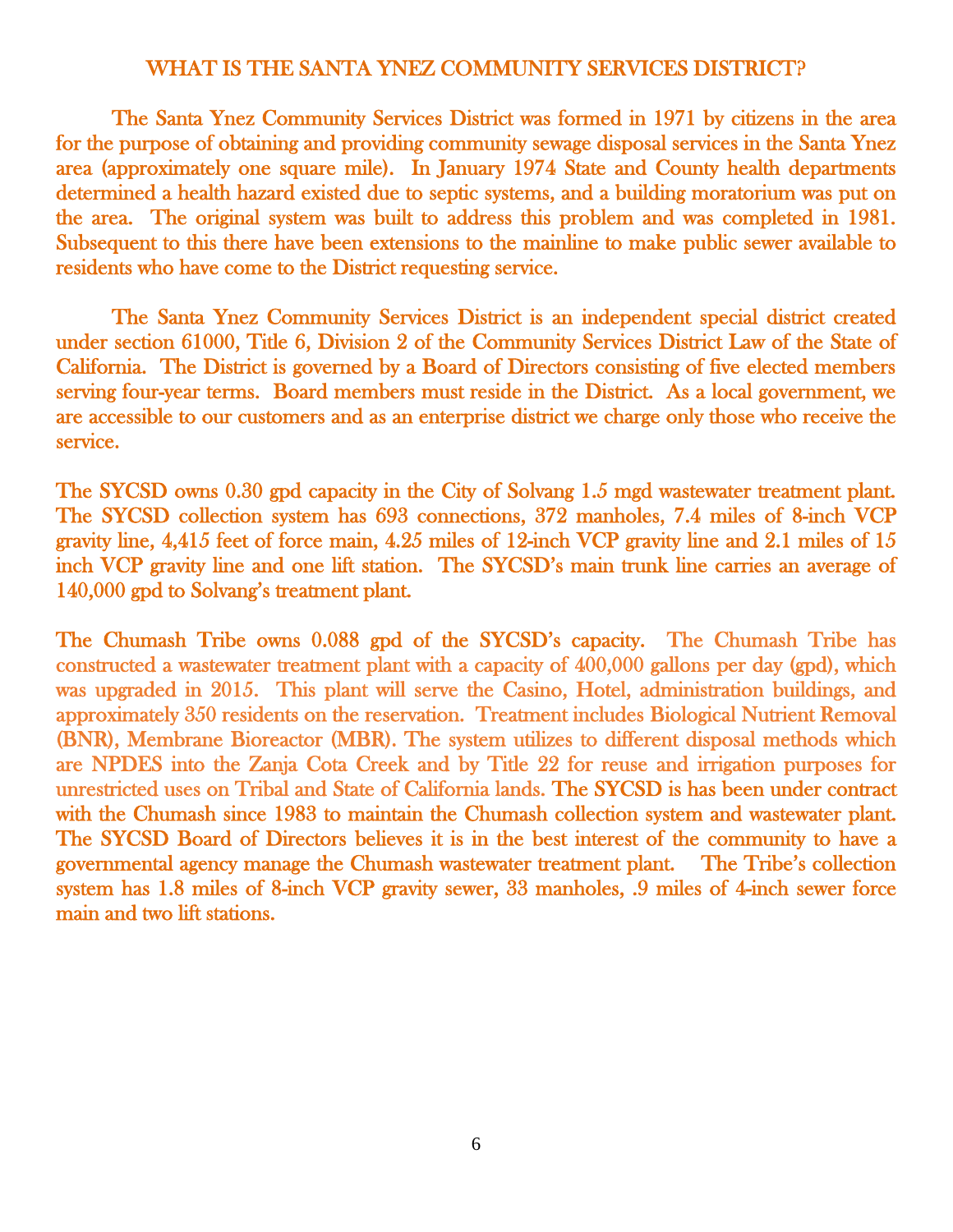|                | <b>Description</b>                                       |          | <b>Actual</b>     |          | <b>Actual</b>     |          | <b>Actual</b>   |          | <b>Budget</b>            |            | <b>Budget</b>   |
|----------------|----------------------------------------------------------|----------|-------------------|----------|-------------------|----------|-----------------|----------|--------------------------|------------|-----------------|
| #              |                                                          |          | 14/15             |          | 15/16             |          | 16/17           |          | 17/18                    |            | 18/19           |
|                |                                                          |          |                   |          |                   |          |                 |          |                          |            |                 |
|                | <b>REVENUE ENTERPRISE FUND</b>                           |          |                   |          |                   |          |                 |          |                          |            |                 |
|                | 31020 Buy In Fees                                        | \$       | 1,972             | \$       | $\blacksquare$    | \$       | $\blacksquare$  | \$       | $\overline{\phantom{a}}$ | \$         | $\blacksquare$  |
|                | 31025 Rents/Leases                                       | \$       | 780               | \$       | 550               | \$       | 390             | \$       | 350                      | \$         | 450             |
|                | 31035 Administrative Fees                                | \$       | 750               | \$       |                   | \$       |                 | \$       |                          | \$         | 350             |
|                | 31037 WWTP Admin Fee<br>31038 WWTP Overhead Contribution | \$<br>\$ | 18,567            | \$       | 19,301            | \$       | 21,683          | \$       | 18,000<br>16,000         | \$         | 18,000          |
|                | 31050 Capacity Fee                                       | \$       | 20,221<br>438,041 | \$<br>\$ | 16,016<br>135,307 | \$<br>\$ | 24,436<br>5,708 | \$<br>\$ | 5,708                    | \$<br>\$   | 16,000<br>6,092 |
|                | 31080 Property Tax                                       | \$       | 158,477           | \$       | 162,718           | \$       | 168,650         | \$       | 160,000                  | \$         | 168,000         |
|                | 31090 Inspection Fees                                    | \$       | 300               | \$       | 100               | \$       | 115             | \$       | 115                      | \$         | 230             |
|                | 31100 Interest Income                                    | \$       | 5,268             | \$       | 6,493             | \$       | 7,735           | \$       | 5,000                    | \$         | 20,000          |
|                | 31110 Project 1 & 2 W.S. Extention                       | \$       | 13,185            | \$       | $\overline{a}$    | \$       |                 | \$       | $\overline{a}$           | \$         |                 |
|                | 31120 WWTP Reimburseable                                 | \$       | 391,613           | \$       | 416,261           | \$       | 420,713         | \$       | 409,825                  | \$         | 497,325         |
|                | 31125 Tribe Reimburseable                                | \$       | 62,503            | \$       | 63,156            | \$       | 92,902          | \$       | 65,100                   | \$         | 79,600          |
|                | 31126 Tribe Admin Fee                                    | \$       | 6,507             | \$       | 5,851             | \$       | 7,534           | \$       | 4,000                    | \$         | 4,000           |
|                | 31127 Tribe Overhead Contribution                        | \$       | 3,791             | \$       | 2,402             | \$       | 3,554           | \$       | 2,400                    | \$         | 3,000           |
|                | 31140 New Construction Laterals                          | \$       | 250               | \$       | 250               | \$       |                 | \$       |                          | \$         |                 |
|                | 31190 Sewer Benefit Fees                                 | \$       | 38,200            | \$       | 37,968            | \$       | 37,887          | \$       | 37,500                   | \$         | 38,000          |
|                | 31201 Installment Payment Plan                           |          |                   |          |                   |          |                 | \$       | $\overline{\phantom{0}}$ | \$         | 1,793           |
|                | 32075 Reimbursed Expenses                                | \$       | $\blacksquare$    | \$       | 525               | \$       | 40,808          | \$       | $\overline{a}$           | \$         | 5,000           |
|                | 32078 Grant Income                                       |          |                   | \$       | 145,000           | \$       | 37,500          | \$       | 75,000                   | \$         | 37,500          |
|                | 32085 Miscellaneous Income                               | \$       | 7,632             | \$       | 2,817             | \$       |                 | \$       | $\overline{a}$           | \$         | 500             |
|                | 32086 Golden Inn Reimburseable                           |          |                   | \$       | 10,058            | \$       | 4,756           | \$       | $\overline{\phantom{0}}$ |            |                 |
|                | 41000 Sewer Service Fees                                 | \$       | 827,569           | \$       | 871,748           | \$       | 975,780         | \$       | 950,000                  | \$         | 1,015,000       |
|                | <b>Total Revenue</b>                                     |          | \$1,995,626       |          | \$1,896,521       | \$       | 1,850,151       | \$       | 1,748,998                | $\vert$ \$ | 1,910,840       |
| <b>Account</b> | <b>Description</b>                                       |          | <b>Actual</b>     |          |                   |          |                 |          | <b>Budget</b>            |            | <b>Budget</b>   |
|                |                                                          |          |                   |          | <b>Actual</b>     |          | <b>Actual</b>   |          |                          |            |                 |
| #              |                                                          |          | 14/15             |          | 15/16             |          | 16/17           |          | 17/18                    |            | 18/19           |
|                | <b>EXPENSE ENTERPRISE FUND</b>                           |          |                   |          |                   |          |                 |          |                          |            |                 |
|                | <b>Administration</b>                                    |          |                   |          |                   |          |                 |          |                          |            |                 |
|                | 51010 Salaries                                           | \$       | 61,094            | \$       | 72,961            | \$       | 70,467          | \$       | 103,000                  | \$         | 112,000         |
|                | 51020 Employee Benefits                                  | \$       | 26,935            | \$       | 35,209            | \$       | 40,558          | \$       | 70,000                   | \$         | 48,000          |
|                | 51027 Payroll Taxes                                      | \$       | 1,388             | \$       | 1,396             | \$       | 1,739           | \$       | 2,200                    | \$         | 4,000           |
|                | 51016 Medical Exam                                       |          |                   |          |                   |          |                 |          |                          |            |                 |
|                | 51040 Election Fees                                      |          |                   |          |                   | \$       | 1,083           | \$       | $\overline{\phantom{0}}$ | \$         | 2,000           |
|                | 51070 Insurance                                          | \$       | 1,332             | \$       | 1,599             | \$       | 3,171           | \$       | 4,000                    | \$         | 4,000           |
|                | 51080 Membership                                         | \$       | 2,550             | \$       | 2,819             | \$       | 3,170           | \$       | 4,000                    | \$         | 5,500           |
|                | 51096 Bond Fee                                           |          |                   |          |                   | \$       |                 | \$       | 46                       | \$         |                 |
|                | 51110 Contract Services                                  | \$       | ä,                | \$       |                   | \$       | $\overline{a}$  | \$       | $\overline{\phantom{0}}$ | \$         | $\blacksquare$  |
|                | 51111 Computer Operations                                | \$       | 2,778             | \$       | 5,116             | \$       | 14,659          | \$       | 15,000                   | \$         | 10,000          |
|                | 51113 LAFCO                                              | \$       | 1,422             | \$       | 1,229             | \$       | 1,228           | \$       | 1,700                    | \$         | 1,700           |
|                | 51114 Property Tax Fee County of SB                      | \$       | 1,508             | \$       | 2,073             | \$       | 2,442           | \$       | 2,700                    | \$         | 2,700           |
|                | 51120 Professional Services                              |          |                   | \$       | 19,208            | \$       | 20,387          | \$       | 35,000                   | \$         | 25,000          |
|                | 51121 Legal Services                                     | \$       | 14,437            | \$       | 15,697            | \$       | 16,934          | \$       | 25,000                   | \$         | 40,000          |
|                | 51123 Audit Contract                                     | \$       | 10,000            | \$       | 10,000            | \$       | 10,000          | \$       | 10,750                   | \$         | 10,970          |
|                | 51125 Postage                                            | \$       | 320               | \$       | 525               | \$       | 532             | \$       | 500                      | \$         | 700             |
|                | 51126 Office Supplies                                    | \$       | 2,621             | \$       | 2,443             | \$       | 2,632           | \$       | 3,500                    | \$         | 3,500           |
|                | 51130 Printing & Publishing<br>51154 Office Machines     | \$       | 352<br>856        | \$<br>\$ | 1,461<br>775      | \$<br>\$ | 1,280<br>642    | \$<br>\$ | 2,000                    | \$         | 4,000           |
|                | 51160 Educations & Seminars                              | \$<br>\$ |                   | \$       |                   | \$       |                 | \$       | 1,000                    | \$<br>\$   | 1,500           |
|                | 51170 Travel & Meetings                                  | \$       | 1,043             | \$       | 1,514             | \$       | 4,577           | \$       | 4,000                    | \$         | 8,000           |
|                | 51193 Telephone                                          | \$       | 1,424<br>1,134    | \$       | 3,038<br>1,191    | \$       | 5,888<br>1,225  | \$       | 5,000<br>1,500           | \$         | 6,000           |
|                | 51198 Miscellaneous Refunds                              | \$       |                   | \$       | 2,630             |          |                 | \$       |                          | \$         | 3,500           |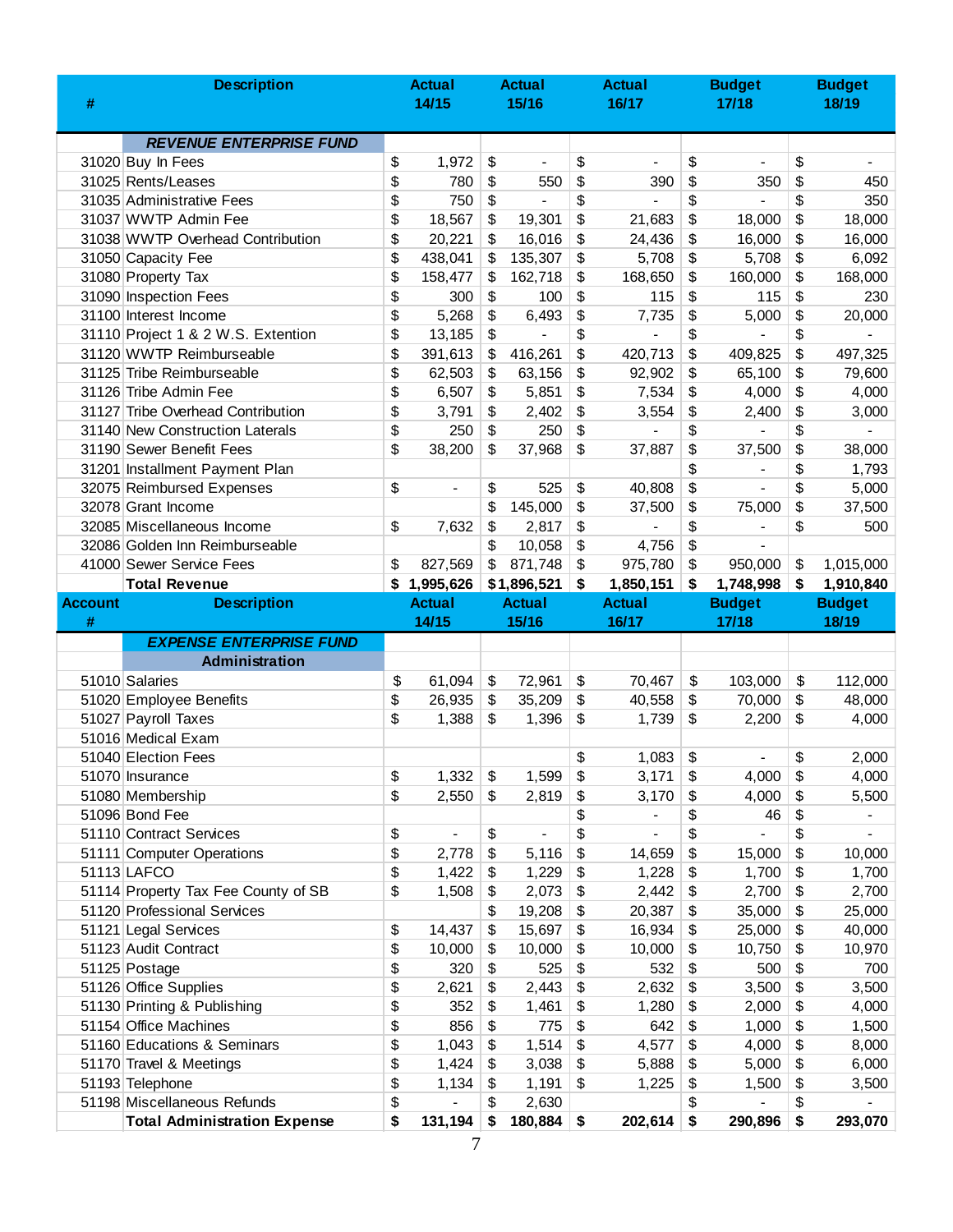|                | <b>Building Expense</b>           |               |               |                         |                |                      |                 |
|----------------|-----------------------------------|---------------|---------------|-------------------------|----------------|----------------------|-----------------|
|                | 52226 Supplies                    | \$<br>113     | \$<br>1,075   | \$                      | 731            | \$<br>800            | \$<br>1,200     |
|                | 52270 Insurance                   | \$<br>1,825   | \$<br>3,000   | \$                      | 1,304          | \$<br>2,000          | \$<br>2,000     |
|                | 52290 Utilities                   | \$<br>3,791   | \$<br>3,990   | \$                      | 4,631          | \$<br>4,500          | \$<br>5,000     |
|                | 52293 Maintenance                 | \$<br>1,578   | \$<br>6,147   | \$                      | 3,849          | \$<br>13,000         | \$<br>13,000    |
|                | 52294 Alarm System                | \$<br>912     | \$<br>918     | \$                      | 1,002          | \$<br>1,100          | \$<br>1,500     |
|                | <b>Total Building Expense</b>     | \$<br>8,219   | \$<br>15,130  | \$                      | $11,517$ \$    | $21,400$ \$          | 22,700          |
| <b>Account</b> | <b>Description</b>                | <b>Actual</b> | <b>Actual</b> |                         | <b>Actual</b>  | <b>Budget</b>        | <b>Budget</b>   |
| #              |                                   | 14/15         | 15/16         |                         | 16/17          | 17/18                | 18/19           |
|                |                                   |               |               |                         |                |                      |                 |
|                | <b>Operations</b>                 |               |               |                         |                |                      |                 |
|                | 55010 Salaries                    | \$<br>227,674 | \$<br>236,263 | \$                      | 238,231        | \$<br>288,000        | \$<br>302,000   |
|                | 55015 Uniforms                    | \$<br>1,293   | \$<br>1,259   | \$                      | 112            | \$<br>1,600          | \$<br>1,700     |
|                | 55016 Medical Exams               | \$            | \$<br>675     | \$                      | $\overline{a}$ | \$<br>$\overline{a}$ | \$<br>500       |
|                | 55020 Employee Benefits           | \$<br>66,737  | \$<br>79,733  | \$                      | 85,103         | \$<br>98,000         | \$<br>110,000   |
|                | 55027 Payroll Taxes               | \$<br>4,488   | \$<br>5,024   | \$                      | 4,839          | \$<br>6,600          | \$<br>8,000     |
|                | 55029 Dig Alert                   | \$<br>263     | \$<br>299     | \$                      | 275            | \$<br>350            | \$<br>600       |
|                | 55060 Gas/Oil/Fuel                | \$<br>3,971   | \$<br>2,306   | \$                      | 2,305          | \$<br>3,000          | \$<br>4,000     |
|                | 55070 Insurance                   | \$<br>11,095  | \$<br>15,123  | \$                      | 16,589         | \$<br>18,000         | \$<br>18,000    |
|                | 55071 Legal Services              | \$<br>12,919  | \$<br>15,845  | \$                      | 26,543         | \$<br>25,000         | \$<br>40,000    |
|                | 55072 Engineering Contract        | \$            | \$<br>2,079   | \$                      |                | \$                   | \$              |
|                | 55080 Membership Dues             | \$<br>2,847   | \$<br>2,719   | \$                      | 2,678          | \$<br>3,500          | \$<br>8,000     |
|                | 55100 Operating Supplies          | \$<br>945     | \$<br>2,190   | \$                      | 4,428          | \$<br>6,000          | \$<br>8,000     |
|                | 55105 Small Tools & Equipment     | \$<br>7,435   | \$<br>1,147   | \$                      | 1,921          | \$<br>8,000          | \$<br>8,000     |
|                | 55111 Computer Operations         | \$            | \$<br>2,290   | \$                      |                | \$<br>5,000          | \$<br>7,000     |
|                | 55125 Postage                     | \$<br>132     | \$<br>545     | \$                      | 106            | \$<br>300            | \$<br>300       |
|                | 55126 Office Supplies             | \$<br>2,272   | \$<br>948     | \$                      | 1,339          | \$<br>3,000          | \$<br>3,000     |
|                | 55130 Printing & Publishing       | \$            | \$<br>175     | \$                      | 2,450          | \$<br>600            | \$<br>2,000     |
|                | 55140 Permit Fees                 | \$<br>2,497   | \$<br>2,920   | \$                      | 2,509          | \$<br>3,000          | \$<br>3,000     |
|                | 55151 Collection R & M Operations | \$<br>8,446   | \$<br>1,595   | \$                      | 19,505         | \$<br>24,000         | \$<br>25,000    |
|                | 55152 Pump Station R & M          | \$<br>1,159   | \$<br>2,972   | \$                      | 2,202          | \$<br>3,000          | \$<br>6,000     |
|                | 55153 Vehicles R & M              | \$<br>1,897   | \$<br>1,935   | \$                      | 134            | \$<br>3,000          | \$<br>3,000     |
|                | 55154 Office Machines R & M       | \$<br>1,129   | \$<br>1,684   | \$                      | 1,835          | \$<br>3,500          | \$<br>3,000     |
|                | 55156 Lab Testing                 |               | \$<br>630     | \$                      | 2,950          | \$<br>3,000          | \$<br>6,000     |
|                | 55160 Education & Seminars        | \$<br>1,354   | \$<br>4,516   | \$                      | 2,176          | \$<br>5,000          | \$<br>6,000     |
|                | 55170 Travel & Meetings           | \$<br>912     | \$<br>2,663   | \$                      | 3,175          | \$<br>3,000          | \$<br>4,000     |
|                | 55190 Utilities                   | \$<br>13,000  | \$<br>13,465  | $\boldsymbol{\theta}$   | 14,880         | \$<br>17,000         | \$<br>18,000    |
|                | 55195 Valley Gardens              |               | \$<br>368     | \$                      | 337            | \$                   | \$              |
|                | 55197 Los Olivos                  |               | \$<br>13,254  | \$                      |                | \$<br>$\overline{a}$ | \$              |
|                | 55199 Golden Inn                  |               | \$<br>9,874   | \$                      | 4,572          | \$                   | \$              |
|                | 55200 Solvang Treatment Fees      | \$<br>216,000 | \$<br>216,000 | $\sqrt[6]{\frac{1}{2}}$ | 216,000        | \$<br>216,000        | \$<br>216,000   |
|                | 55201 Solvang Projects            |               |               |                         |                | \$<br>76,000         | \$<br>32,600    |
|                | 55310 246 Pump Station            |               | \$<br>8,738   |                         |                | \$                   |                 |
|                | 55312 SCADA                       |               |               |                         |                |                      | \$<br>31,000    |
|                | <b>Total Operation Expense</b>    | \$<br>588,465 | \$<br>649,234 | \$                      | 657,194        | \$<br>823,450        | \$<br>874,700   |
|                |                                   |               |               |                         |                |                      |                 |
|                | <b>TOTAL ENTERPRISE FUND</b>      | \$<br>727,878 | \$<br>845,248 | \$                      | 871,325        | \$<br>1,135,746      | \$<br>1,190,470 |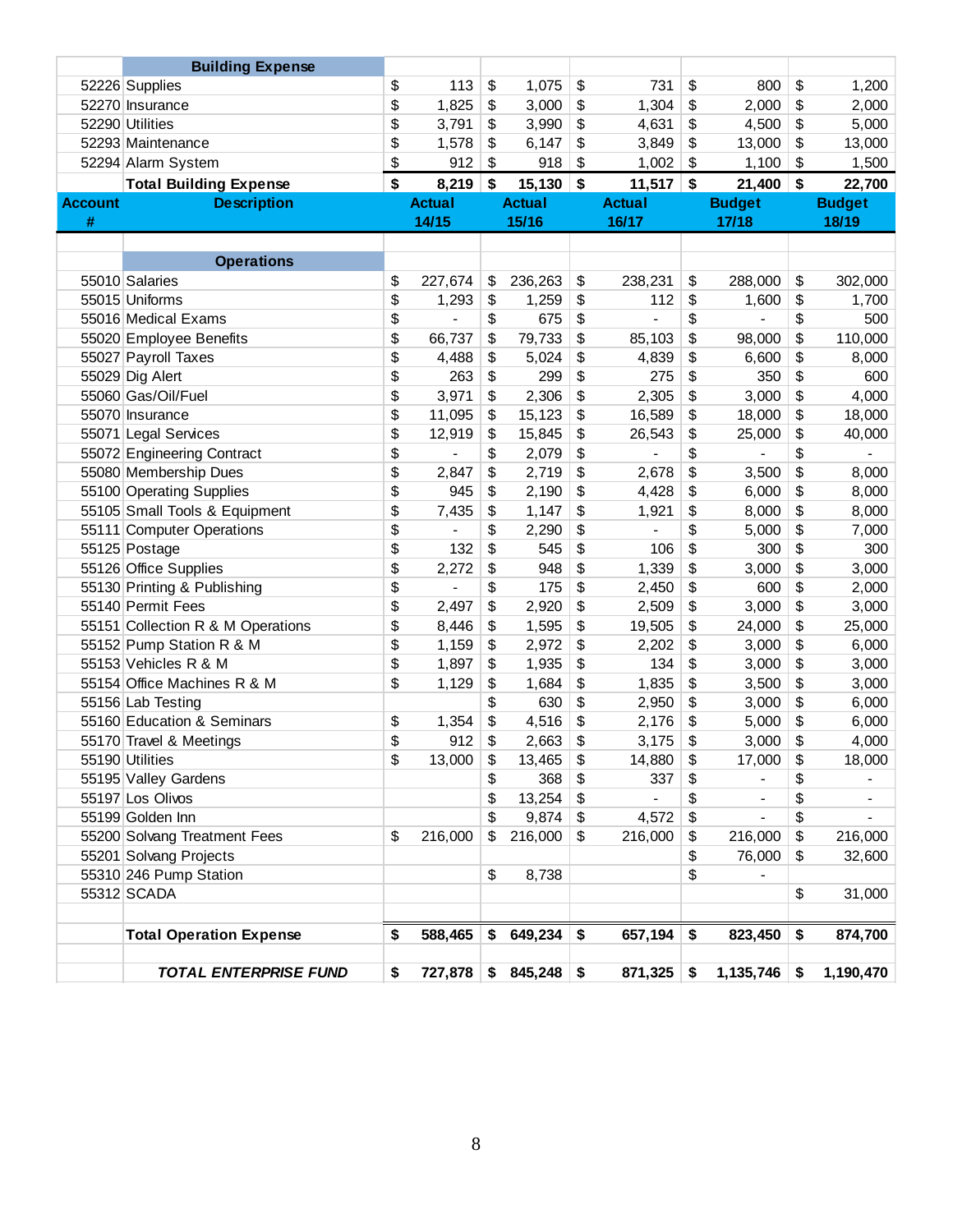| <b>To Reserves</b>                  |               |                           |                   |                           |                          |                           |                          |                           |         |
|-------------------------------------|---------------|---------------------------|-------------------|---------------------------|--------------------------|---------------------------|--------------------------|---------------------------|---------|
| 31020 Buy-In Fee                    | \$<br>1,972   | $\frac{1}{2}$             |                   | \$                        |                          | \$                        |                          | \$                        |         |
| 31050 Capacity fee                  | \$<br>438,041 | \$                        | 135,307           | \$                        | 5,708                    | \$                        | 5,708                    | \$                        | 6,092   |
| <b>Street Light Reserves</b>        | \$<br>2,605   | $\sqrt[6]{\frac{1}{2}}$   | 2,831             | \$                        | 2,797                    | \$                        | 2,600                    | \$                        | 2,600   |
| Revenue over Expense                | \$<br>389,864 | $\mathfrak{L}$            | 475,785           | $\mathfrak{s}$            | 459,503                  | $\mathsf{\$}$             | 138,619                  | \$                        | 137,353 |
| <b>To Capital Reserve</b>           | \$            |                           | 832,482 \$468,008 | \$                        | 468,008                  | \$                        | 146,927                  | \$                        | 146,045 |
| <b>Capital Projects</b>             |               |                           |                   |                           |                          |                           |                          |                           |         |
| Transfer In from Reserves           |               |                           |                   |                           |                          | \$                        | 708,000                  | \$                        | 878,000 |
| Solvang Capital                     | \$<br>25,106  | $\boldsymbol{\mathsf{S}}$ | 103,700           | \$                        | $\overline{\phantom{a}}$ | \$                        | $\overline{\phantom{a}}$ | \$                        | 190,000 |
| Projects                            | \$<br>15,762  | $\sqrt[6]{\frac{1}{2}}$   | $\frac{1}{2}$     | \$                        | $\blacksquare$           | \$                        | $\blacksquare$           | \$                        |         |
| <b>Westside SewerLine Extension</b> |               |                           |                   | \$                        | 72,309                   | \$                        | $\overline{\phantom{a}}$ | \$                        |         |
| Resue Construction In Progress      |               |                           |                   | \$                        | 37,738                   | \$                        |                          |                           |         |
| West SY                             |               | \$                        | 384,203           | \$                        |                          | \$                        | ÷,                       | \$                        |         |
| Grease Interceptor Long Horn        |               |                           |                   | \$                        | $\overline{a}$           | \$                        |                          | \$                        |         |
| Replace 2004 Chevy Truck            |               |                           |                   |                           |                          | \$                        | 40,000                   | \$                        | 40,000  |
| Sewer Main Repair                   |               |                           |                   | \$                        | $\overline{a}$           | \$                        | 85,000                   | \$                        | 85,000  |
| Horizon Line                        |               |                           |                   |                           |                          | \$                        | 563,000                  | \$                        | 563,000 |
| Fjord Drive Metering Manhole        |               |                           |                   |                           |                          | \$                        | 10,000                   | \$                        |         |
| <b>GIS</b>                          |               |                           |                   |                           |                          | \$                        | 10,000                   | \$                        |         |
| Transfer In from Reserves           | \$<br>40,868  | $\mathfrak{P}$            | 487,903           | $\boldsymbol{\mathsf{S}}$ | 110,047                  | \$                        | 708,000                  | $\boldsymbol{\mathsf{S}}$ | 878,000 |
| <b>EXPENSE TRIBE</b>                |               |                           |                   |                           |                          |                           |                          |                           |         |
| <b>Tribe Collection System</b>      |               |                           |                   |                           |                          |                           |                          |                           |         |
| 57110 Salaries                      | \$<br>41,751  | \$                        | 33,744            | \$                        | 40,685                   | \$                        | 36,000                   | \$                        | 43,000  |
| 57120 Benefits                      | \$<br>11,624  | \$                        | 12,429            | \$                        | 14,996                   | \$                        | 12,000                   | \$                        | 14,000  |
| 57127 Payroll Taxes                 | \$<br>835     | \$                        | 870               | \$                        | 765                      | \$                        | 2,000                    | \$                        | 2,500   |
| 57151 Repair & Maintenance          | \$<br>5,269   | \$                        | 2,573             | \$                        | 24,967                   | \$                        | 5,500                    | \$                        | 6,000   |
| 57170 Insurance                     | \$<br>984     | \$                        | 2,528             | \$                        | 5,723                    | $\boldsymbol{\mathsf{S}}$ | 4,600                    | \$                        | 5,000   |
| 57190 Utilities                     | \$<br>4,844   | \$                        | 5,159             | \$                        | 5,766                    | \$                        | 5,000                    | \$                        | 5,100   |
| <b>Administration Fee</b>           |               |                           |                   |                           |                          |                           |                          | \$                        | 4,000   |
| <b>Total Tribe Collection</b>       | \$<br>65,307  | \$                        | 57,303            | \$                        | 92,902                   | \$                        | 65,100                   | \$                        | 79,600  |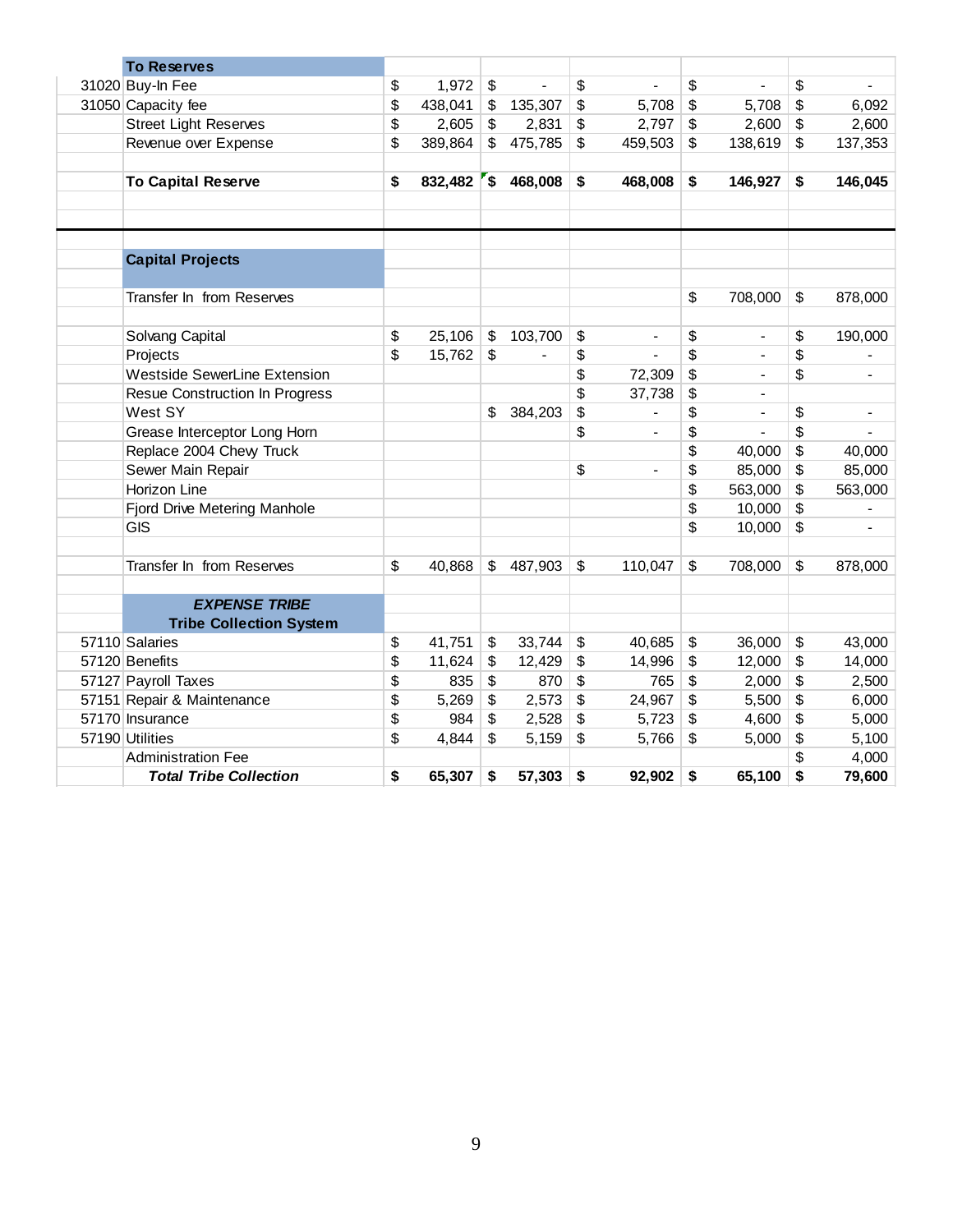| <b>Tribe Wastewater Plant</b> |               |               |                          |         |                         |         |               |         |
|-------------------------------|---------------|---------------|--------------------------|---------|-------------------------|---------|---------------|---------|
| 57210 Salaries                | \$<br>199,601 | \$<br>217,875 | \$                       | 228,672 | \$                      | 220,000 | \$            | 251,000 |
| 57215 Uniforms                | \$            | \$<br>201     | \$                       |         | \$                      | 525     | \$            | 525     |
| 57220 Benefits                | \$<br>49,844  | \$<br>61,738  | \$                       | 75,757  | \$                      | 59,000  | \$            | 97,000  |
| 57227 Payroll Taxes           | \$<br>3,804   | \$<br>4,543   | \$                       | 4,761   | \$                      | 5,100   | \$            | 6.000   |
| 57251 Repairs & Maintenance   | \$<br>56,335  | \$<br>28,671  | \$                       | 32,124  | \$                      | 40,000  | \$            | 50,000  |
| 57252 Education/Seminars      | \$<br>1,898   | \$<br>2,394   | \$                       | 4,832   | \$                      | 3.000   | \$            | 3,000   |
| 57253 Travel & Meetings       | \$<br>331     | \$            | \$                       | 821     | \$                      | 300     | \$            | 2,000   |
| 57256 Lab Testing             | \$<br>16,698  | \$<br>27,266  | \$                       | 30,814  | \$                      | 30,000  | \$            | 23,000  |
| 57270 Insurance               | \$<br>4,403   | \$<br>9,732   | \$                       | 17,515  | \$                      | 14,000  | \$            | 14,000  |
| 57272 Engineering             |               | \$<br>4,452   |                          |         | \$                      |         |               |         |
| 57275 Membership Dues         | \$<br>300     | \$<br>300     | \$                       | 1,380   | \$                      | 1,200   | \$            | 2,000   |
| 57280 Operating Supplies      | \$<br>38,830  | \$<br>25,104  | \$                       | 23,320  | \$                      | 30,000  | \$            | 30,000  |
| 57291 Office supplies         |               | \$<br>136     |                          |         |                         |         |               |         |
| 57293 Telephone               | \$<br>520     | \$<br>466     | \$                       | 717     | \$                      | 700     | \$            | 800     |
| <b>Administration Fee</b>     |               |               |                          |         |                         |         | \$            | 18,000  |
|                               |               |               |                          |         |                         |         |               |         |
| <b>Total WWTP</b>             | \$<br>372,564 | \$<br>382,878 | \$                       | 420,713 | \$                      | 403,825 | \$            | 497,325 |
|                               |               |               |                          |         |                         |         |               |         |
| <b>TOTAL Tribe &amp; WWTP</b> | \$<br>437,871 | \$<br>440,181 | \$                       | 513,615 | \$                      | 468,925 | \$            | 576,925 |
|                               |               |               |                          |         |                         |         |               |         |
| <b>STREET LIGHT FUND</b>      |               |               |                          |         |                         |         |               |         |
| 31080 Property Taxes          | \$<br>4,000   | \$<br>4,000   | \$                       | 4,000   | $\mathfrak{S}$          | 4,000   | $\mathsf{\$}$ | 4,000   |
|                               |               |               |                          |         |                         |         |               |         |
| 53100 Street Lights           | \$<br>1,395   | \$<br>1,169   | \$                       | 1,203   | \$                      | 1,400   | \$            | 1,400   |
| <b>Street Light Reserve</b>   | \$<br>2,605   | \$<br>2,831   | \$                       | 2,797   | $\sqrt[6]{\frac{1}{2}}$ | 2,600   | \$            | 2,600   |
|                               | \$<br>4,000   | \$<br>4,000   | $\overline{\mathcal{S}}$ | 4,000   | \$                      | 4,000   | \$            | 4,000   |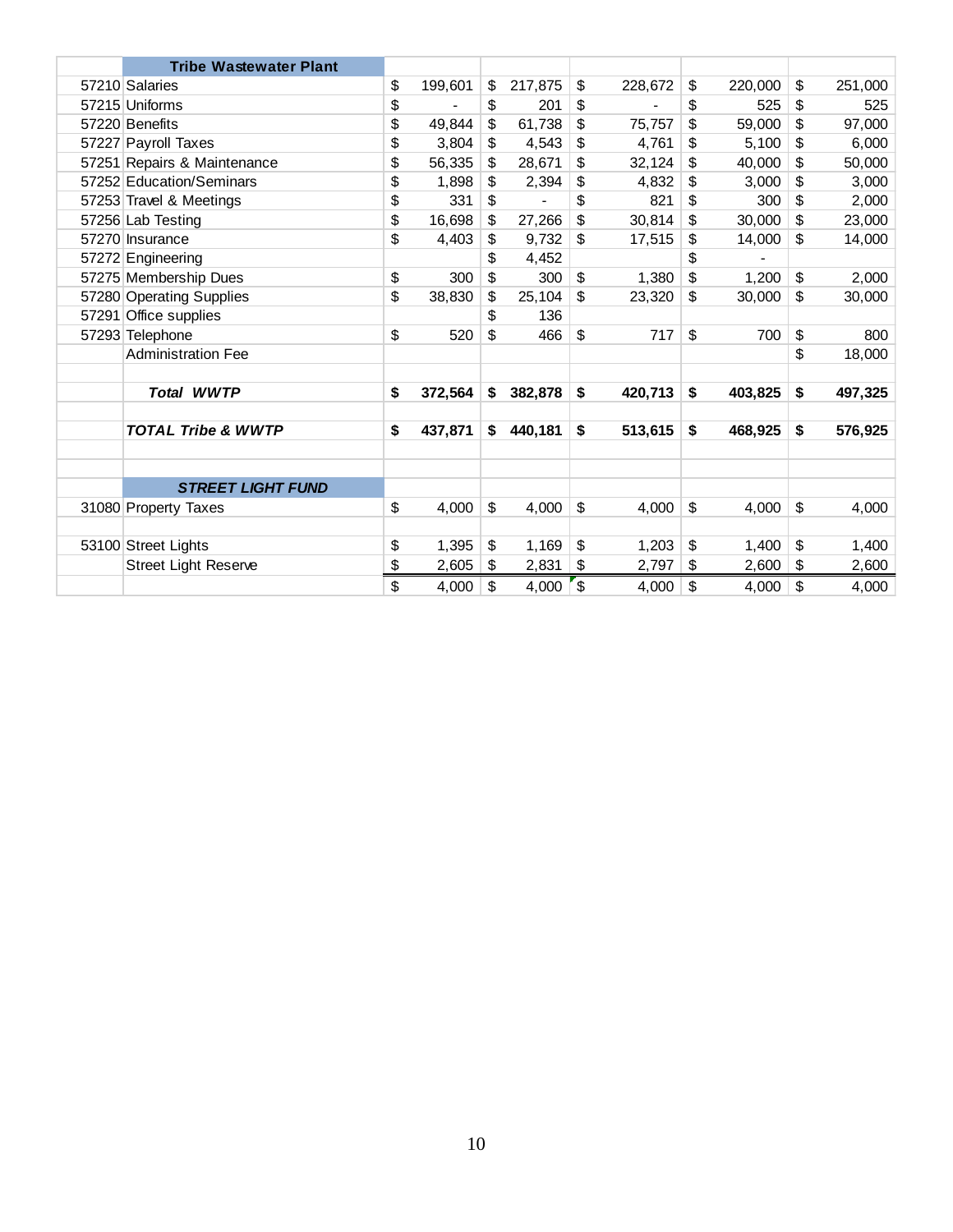| <b>Revenue</b> |                                                    |                                |
|----------------|----------------------------------------------------|--------------------------------|
|                |                                                    |                                |
|                | 31020 Buy In                                       | \$<br>$\overline{a}$           |
|                | New Properties annexed into District               |                                |
|                | 31025 Rents/Leases                                 | 450                            |
|                | <b>Board Room Rental</b>                           | \$                             |
|                |                                                    |                                |
|                | 31035 Administrative Fee -                         | \$<br>350                      |
|                | Charged for Annexation/Buy In                      |                                |
|                |                                                    |                                |
|                | 31037 WWTP Admin Fee                               | \$<br>18,000                   |
|                | 5% fee per contract                                |                                |
|                |                                                    |                                |
|                | 31038 WWTP Overhead Contribution                   | \$<br>16,000                   |
|                | Based on actual expenses of the District           |                                |
|                | 31050 Capacity Fees -                              | \$<br>6,092                    |
|                | If any, will move to reserves per policy           |                                |
|                |                                                    |                                |
|                | 31080 Property Tax -                               | \$<br>168,000                  |
|                | properties                                         |                                |
|                | annexed to the District, projected by              |                                |
|                |                                                    |                                |
|                | 31090 Inspection Fees -                            | \$<br>230                      |
|                | \$115 per inspection                               |                                |
|                |                                                    |                                |
|                | 31100 Interest Income -<br>Interest on investments | \$<br>20,000                   |
|                |                                                    |                                |
|                | 31120 WWTP Reimburseable                           | \$<br>497,325                  |
|                | Reimbursement for expenses on WWTP                 |                                |
|                |                                                    |                                |
|                | 31125 Tribe reimburseable                          |                                |
|                | Reimbursement for expenses for the Tribe           | \$<br>79,600                   |
|                |                                                    |                                |
|                | 31126 Tribe Admin Fee                              | \$<br>4,000                    |
|                | 10% fee per contract                               |                                |
|                | 31127 Tribe Overhead Contribution                  | \$<br>3,000                    |
|                |                                                    |                                |
|                | 31140 New Construction Lateral                     | \$<br>$\overline{\phantom{a}}$ |
|                | \$350 per for saddle and labor                     |                                |
|                |                                                    |                                |
|                | 31190 Sewer Benefit Fees -                         | \$<br>38,000                   |
|                | <b>District</b>                                    |                                |
|                | that have public sewers available.                 |                                |
|                | Collected on property tax roll. Fee is \$49.28     |                                |
|                | 31201 Intallment Payment Plan                      | \$<br>1,793.00                 |
|                | One Property                                       |                                |
|                |                                                    |                                |
|                | 32075 Reimbursed Expenses                          | \$<br>5,000.00                 |
|                | CSDA, refunds                                      |                                |
|                |                                                    |                                |
|                | 32078 Grant Income                                 | \$<br>37,500                   |
|                | Monies received for Reuse Study                    |                                |
|                |                                                    |                                |
|                |                                                    |                                |
|                | 32085 Miscellaneous Income                         | \$<br>500                      |
|                | Unknown income (i.e insurance refund, etc)         |                                |
|                |                                                    |                                |
|                | Ħ<br>41000 Sewer Service Fees -                    | \$<br>1,015,000                |
| Total          |                                                    | \$<br>1,910,840                |
|                |                                                    |                                |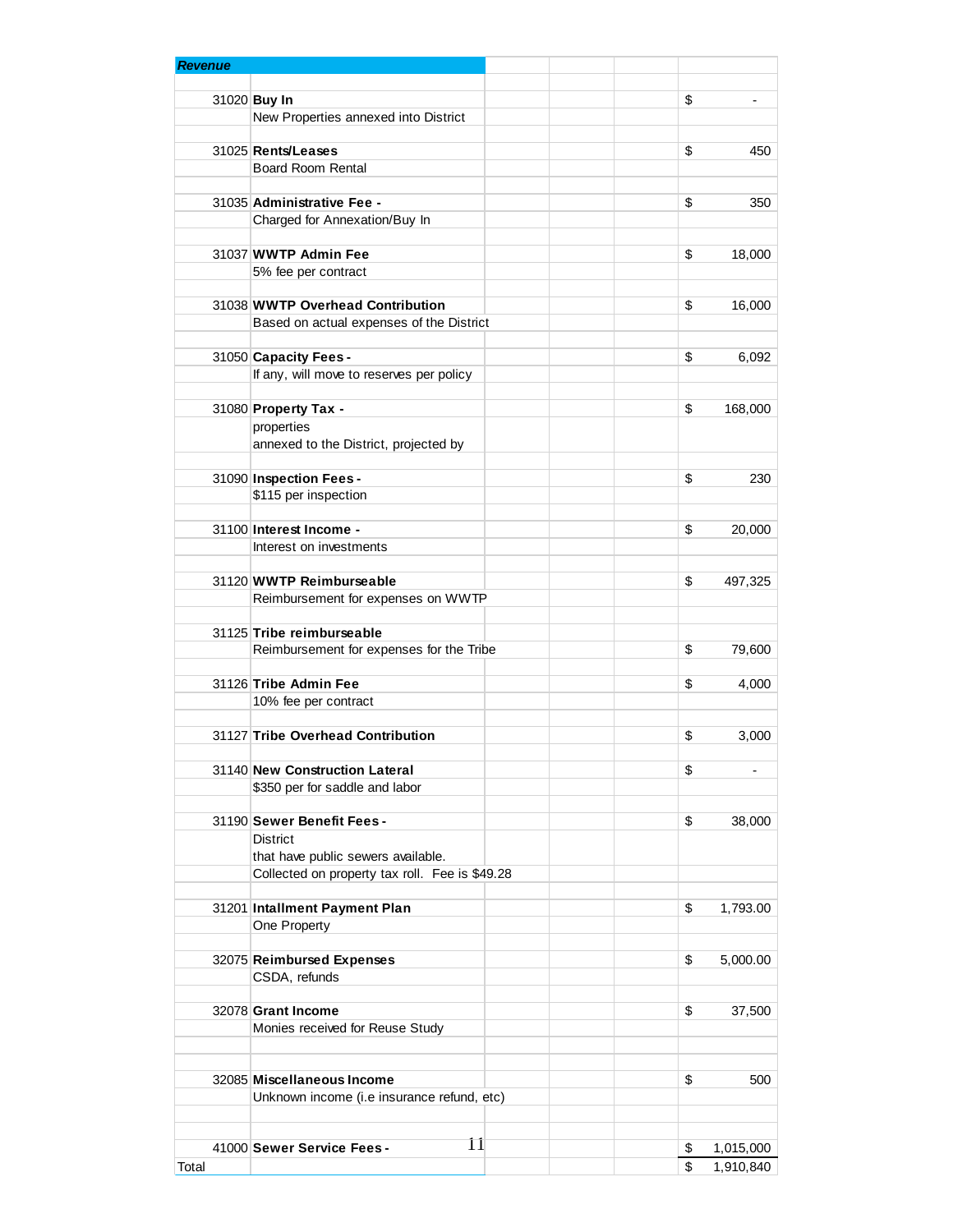|       | <b>Expense Administration</b>                                                                 |    |               |
|-------|-----------------------------------------------------------------------------------------------|----|---------------|
|       | 51010 Salaries -                                                                              |    | \$<br>112,000 |
|       | General Manager 22%, Secretary/Treasurer 35%, Directors                                       |    |               |
|       |                                                                                               |    |               |
|       | 51020 Employee Benefits -                                                                     |    | \$<br>48,000  |
|       | 401a, 457 Plan and Section 125 Plan                                                           |    |               |
|       | 51027 Payroll Taxes -                                                                         |    | \$<br>4,000   |
|       | Directors, General Manger and Secretary/Treasurer                                             |    |               |
|       |                                                                                               |    |               |
|       | 51040 Election Fees                                                                           |    | \$<br>2,000   |
|       | Novemebr election fees                                                                        |    |               |
|       |                                                                                               |    |               |
|       | 51070 <b>Insurance -</b><br>Estimated cost for general liability, property, and workers' comp |    | \$<br>4,000   |
|       |                                                                                               |    |               |
|       | 51080 Membership                                                                              |    | \$<br>5,500   |
|       | Memberships to various agencies                                                               |    |               |
|       |                                                                                               |    |               |
|       |                                                                                               |    |               |
|       | 51111 Computer Operations -                                                                   |    | \$<br>10,000  |
|       | Tech repair, Quickbooks updates, new computer, new website                                    |    |               |
|       | 51113 LAFCO -                                                                                 |    | \$<br>1,700   |
|       | Estimated annual fee per LAFCO budget                                                         |    |               |
|       |                                                                                               |    |               |
|       | 51114 Property Tax Fee SB County                                                              |    | \$<br>2,700   |
|       | Property Tax Fee for tax roll                                                                 |    |               |
|       |                                                                                               |    |               |
|       | 51120 Professional Services                                                                   |    | \$<br>25,000  |
|       | Easements, Engineers, Rate Study, & Other Studies                                             |    |               |
|       | 51121 Legal Services -                                                                        |    | \$<br>40,000  |
|       | <b>Estimated legal fees</b>                                                                   |    |               |
|       |                                                                                               |    |               |
|       | 51123 Audit Contract -                                                                        |    | \$<br>10,970  |
|       | Annual financial audit and State Controller Report                                            |    |               |
|       |                                                                                               |    |               |
|       | 51125 Postage -<br>Estimated postage                                                          |    | \$<br>700     |
|       |                                                                                               |    |               |
|       | 51126 Office Supplies -                                                                       |    | \$<br>3,500   |
|       | Office supplies, paper                                                                        |    |               |
|       |                                                                                               |    |               |
|       | 51130 Printing & Publishing -                                                                 |    | \$<br>4,000   |
|       | Public notices, advertisements                                                                |    |               |
|       | 51154 Office Machines -                                                                       |    | \$<br>1,500   |
|       | Copy machine lease and maintenance                                                            |    |               |
|       |                                                                                               |    |               |
|       | 51160 Education & Seminars -                                                                  |    | \$<br>8,000   |
|       | For Directors and employees.                                                                  |    |               |
|       |                                                                                               |    |               |
|       | 51170 Travel & Meetings -                                                                     |    | \$<br>6,000   |
|       | For Directors and employees to attend                                                         |    |               |
|       | meetings, including monthly SBCSDA                                                            |    |               |
|       |                                                                                               |    |               |
|       | 51193 Telephone -                                                                             |    | \$<br>3,500   |
|       | Office Telephones, fiber optic, internet                                                      |    |               |
|       |                                                                                               | 12 |               |
| Total |                                                                                               |    | \$<br>293,070 |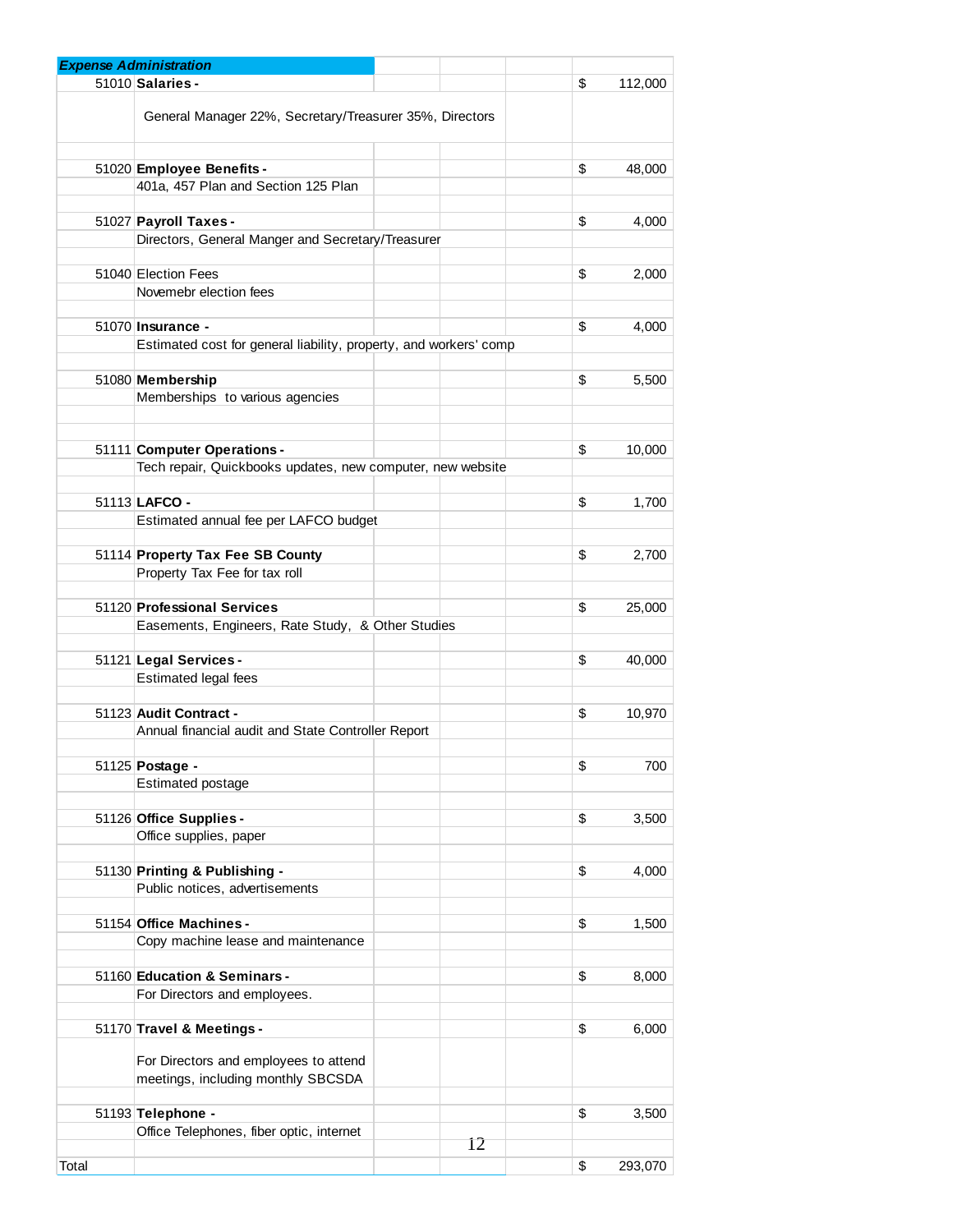| <b>Expense</b>            | <b>Building</b>                                                        |    |                  |
|---------------------------|------------------------------------------------------------------------|----|------------------|
|                           |                                                                        |    |                  |
|                           | 52226 Supplies -                                                       |    | \$<br>1,200      |
|                           | Cleaning supplies                                                      |    |                  |
|                           |                                                                        |    |                  |
|                           |                                                                        |    |                  |
|                           | 52270 Insurance -                                                      |    | \$<br>2,000      |
|                           | Property / General Liability                                           |    |                  |
|                           |                                                                        |    |                  |
|                           | 52290 Utilities -                                                      |    | \$<br>5,000      |
|                           | PG&E / Gas / Water / HSS                                               |    |                  |
|                           |                                                                        |    |                  |
|                           | 52293 Maintenance -                                                    |    | \$<br>13,000     |
|                           | Miscellaneous maintenance, Brd Room windows, reseal parking lot        |    |                  |
|                           |                                                                        |    | \$               |
|                           | 52294 Alarm System -<br>Fire & Security Services and Monitoring        |    | 1,500            |
|                           |                                                                        |    |                  |
| Total                     |                                                                        |    | \$<br>22,700     |
| <b>Expense Operations</b> |                                                                        |    |                  |
|                           |                                                                        |    |                  |
|                           | 55010 Salaries -                                                       |    | \$<br>302,000.00 |
|                           |                                                                        |    |                  |
|                           | 42% GM, 65% Secretary/Treasurer, 95% Supervisor,<br>41% Op I, Op I 43% |    |                  |
|                           |                                                                        |    |                  |
|                           | 55015 Uniforms -                                                       |    | \$<br>1,700.00   |
|                           | \$400 per employee for pants, shirts, steeltoe boots                   |    |                  |
|                           |                                                                        |    |                  |
|                           | 55016 Medical Exams -                                                  |    | \$<br>500.00     |
|                           |                                                                        |    |                  |
|                           |                                                                        |    |                  |
|                           | 55020 Employee Benefits -                                              |    | \$<br>110,000.00 |
|                           | 401a, 457 Plan and Section 125 Plan                                    |    |                  |
|                           |                                                                        |    |                  |
|                           | 55027 Payroll Taxes -                                                  |    | \$<br>8,000.00   |
|                           | For positions listed in salaries                                       |    |                  |
|                           |                                                                        |    |                  |
|                           | 55029 Dig Alert -                                                      |    | \$<br>600.00     |
|                           | Estimated expense                                                      |    |                  |
|                           | 55060 Gas/Oil/Fuel -                                                   |    |                  |
|                           | Trucks, jetter, generators                                             |    | \$<br>4,000.00   |
|                           |                                                                        |    |                  |
|                           | 55070 Insurance -                                                      |    | \$<br>18,000.00  |
|                           | Estimated cost for general liability, property, workers' comp          |    |                  |
|                           |                                                                        |    |                  |
|                           | 55071 Legal Services -                                                 |    | \$<br>40,000.00  |
|                           | Estimated expense                                                      |    |                  |
|                           |                                                                        |    |                  |
|                           |                                                                        |    |                  |
|                           | 55080 Membership Dues -                                                |    | \$<br>8,000.00   |
|                           | CSDA, CASA, CWEA, SB-CSDA, CA Rural Water                              |    |                  |
|                           |                                                                        |    |                  |
|                           | 55100 Operating Supplies -                                             |    | \$<br>8,000.00   |
|                           | Supplies needed for the collection system                              |    |                  |
|                           |                                                                        |    |                  |
|                           | 55105 Small Tools & Equipment -<br>Miscellaneous small tools           |    | \$<br>8,000.00   |
|                           |                                                                        |    |                  |
|                           | 55111 Computer Operations -                                            | 13 | \$<br>7,000.00   |
|                           | Software Updates, computers, Board Room                                |    |                  |
|                           |                                                                        |    |                  |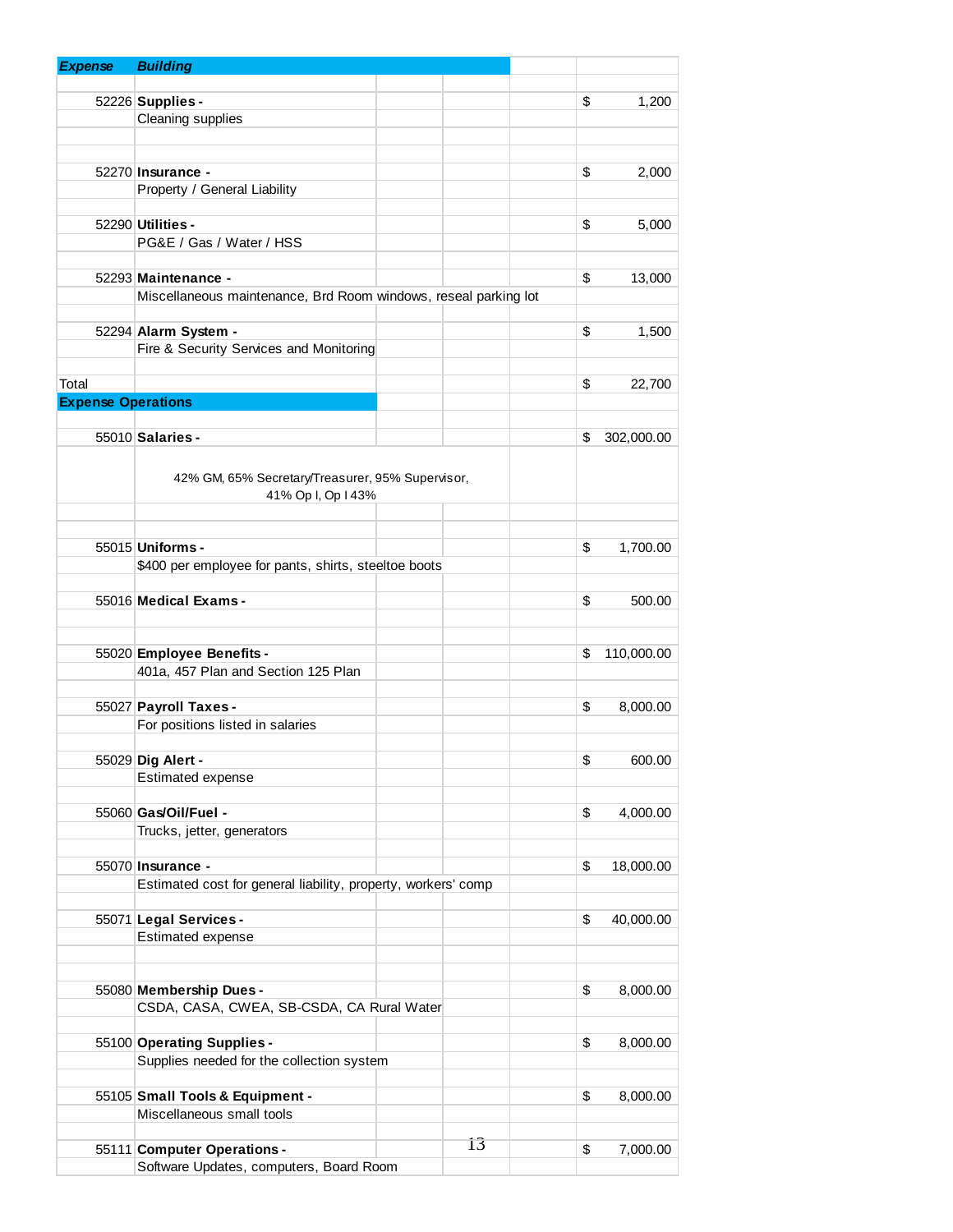|                      | 55125 Postage -                                                            |    | \$<br>300.00     |
|----------------------|----------------------------------------------------------------------------|----|------------------|
|                      | Estimated expense                                                          |    |                  |
|                      |                                                                            |    |                  |
|                      | 55126 Office Supplies -                                                    |    | \$<br>3,000.00   |
|                      | Estimated annual expense                                                   |    |                  |
|                      |                                                                            |    |                  |
|                      | 55130 Printing & Publishing -                                              |    | \$<br>2,000.00   |
|                      | Business cards, Public Relations                                           |    |                  |
|                      |                                                                            |    |                  |
|                      | 55140 Permit Fees -                                                        |    | \$<br>3,000.00   |
|                      | SWRCB for collection system & SB County Air Pollution for generator        |    |                  |
|                      |                                                                            |    |                  |
|                      | 55151 Repair & Maintenance -                                               |    | \$<br>25,000.00  |
|                      | GIS, Maintenance, grease interceptor,                                      |    |                  |
|                      | smoke testing                                                              |    |                  |
|                      | unauthrized connection inspection                                          |    |                  |
|                      |                                                                            |    |                  |
|                      | 55152 Pump Station                                                         |    | \$<br>6,000.00   |
|                      | Ongoing maintenance                                                        |    |                  |
|                      |                                                                            |    |                  |
|                      | 55153 Repair & Maintenance - Vehicle                                       |    | \$<br>3,000.00   |
|                      | General repair and tires for the 2004, 2007 pick-ups, jetter, pump trailer |    |                  |
|                      |                                                                            |    |                  |
|                      | 55154 Repair & Maintenance Office Machines-                                |    | \$<br>3,000.00   |
|                      | Copy machine lease and maintenance                                         |    |                  |
|                      |                                                                            |    |                  |
|                      | 55156 Lab Testing                                                          |    | \$<br>6,000.00   |
|                      | Manhole 33, 62                                                             |    |                  |
|                      |                                                                            |    |                  |
|                      | 55160 Education & Seminars -                                               |    | \$<br>6,000.00   |
|                      | Classes for the operations staff                                           |    |                  |
|                      |                                                                            |    |                  |
|                      | 55170 Travel & Meetings -                                                  |    | \$<br>4,000.00   |
|                      | For operations staff                                                       |    |                  |
|                      | $55190$ Utilities -                                                        |    |                  |
|                      |                                                                            |    | \$<br>18,000.00  |
|                      | Highway 246 Pump Station, fiber optic                                      |    |                  |
|                      | 55200 Solvang WWTP -                                                       |    | \$<br>216,000.00 |
|                      | Estimated cost of percentage for operation & maintenance of Solvang WWTP   |    |                  |
|                      |                                                                            |    |                  |
|                      | 55201 Solvang Projects                                                     |    | \$<br>32,600.00  |
|                      | Solvang Capital Projects                                                   |    |                  |
|                      |                                                                            |    |                  |
|                      | 55312 SCADA                                                                |    | \$<br>31,000.00  |
|                      | Mission, GIS, Smart Cover, 3 add'l smart covers                            |    |                  |
|                      |                                                                            |    |                  |
| Total                |                                                                            |    | \$<br>874,700.00 |
|                      |                                                                            |    |                  |
|                      | Capital Reserve -                                                          |    | \$<br>137,353.00 |
|                      | The balance of revenue/expense                                             |    |                  |
| <b>From Reserves</b> |                                                                            |    |                  |
|                      |                                                                            |    |                  |
|                      | Sewer Main Repairs                                                         |    | \$<br>85,000.00  |
|                      | <b>Operation Vehicle</b>                                                   |    | \$<br>40,000.00  |
|                      | Solvang Capital                                                            |    | \$<br>190,000.00 |
|                      | Horizon Line                                                               | 14 | \$<br>563,000.00 |
|                      | Total                                                                      |    | \$<br>878,000.00 |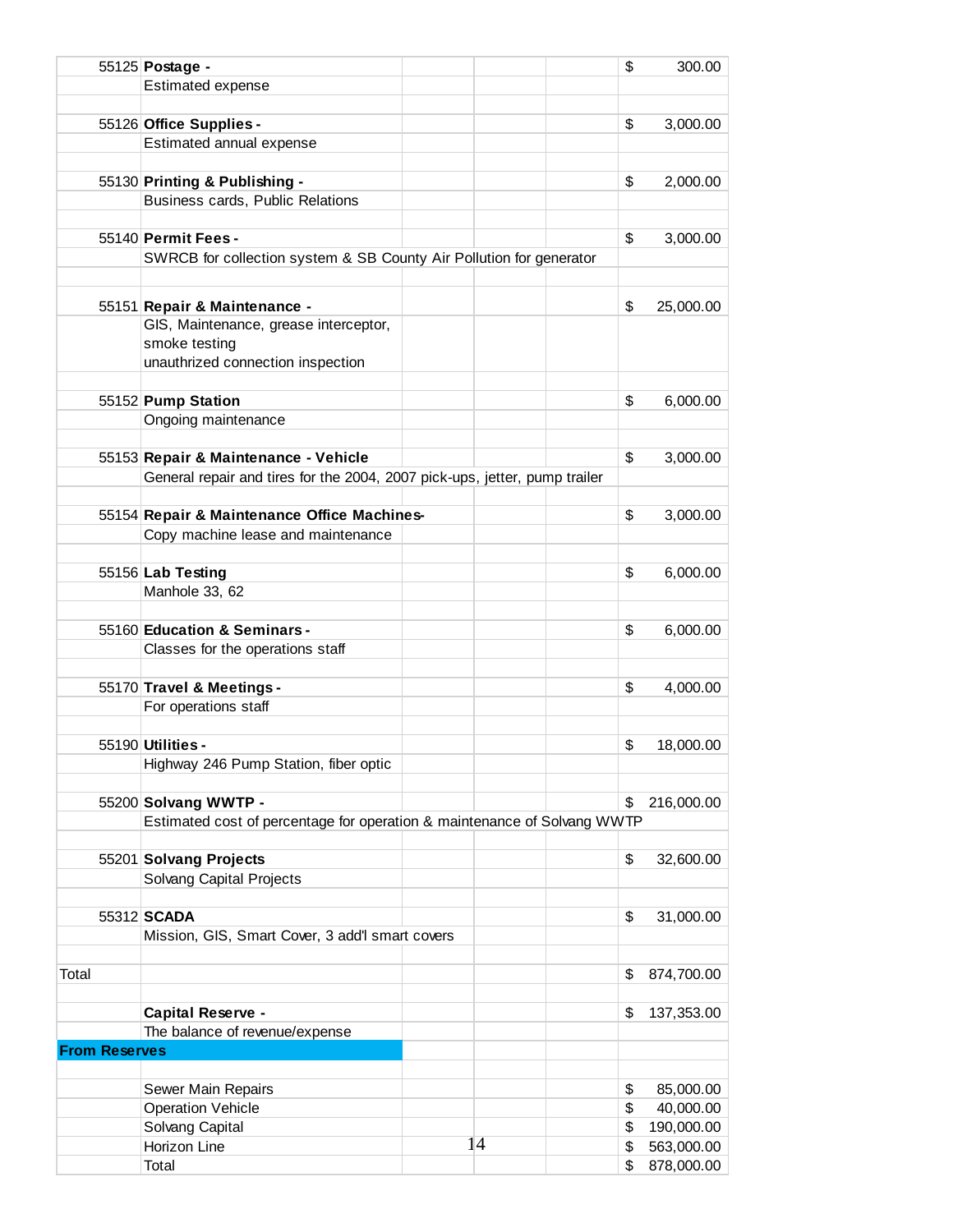| <b>Street Lights</b>   |                                                                  |    |                 |
|------------------------|------------------------------------------------------------------|----|-----------------|
|                        | 31080 Property Tax -                                             |    | \$<br>1,400.00  |
|                        | Estimated taxes for street lights                                |    |                 |
|                        |                                                                  |    |                 |
|                        | 53100 Street Lights -                                            |    | \$<br>2,600.00  |
|                        | Estimated expense for street light power                         |    |                 |
|                        |                                                                  |    |                 |
|                        | <b>Street Light Reserve -</b>                                    |    | \$<br>4,000.00  |
|                        | Reserve to fund future development                               |    |                 |
|                        |                                                                  |    |                 |
|                        |                                                                  |    |                 |
|                        |                                                                  |    |                 |
| <b>Expense - Tribe</b> |                                                                  |    |                 |
|                        | <b>Collection System</b>                                         |    |                 |
|                        | 57110 Salaries -                                                 |    | \$<br>43,000.00 |
|                        | 10% GM, 0% Op Supervisor, 16% Op I, Coll. Op I 13%               |    |                 |
|                        |                                                                  |    |                 |
|                        | 57120 Benefits -                                                 |    | \$<br>14,000.00 |
|                        | 401a, 457 Plan, Section 125 Plan                                 |    |                 |
|                        |                                                                  |    |                 |
|                        | 57127 Payroll Taxes -                                            |    | \$<br>2,500.00  |
|                        | % of taxes based on salary                                       |    |                 |
|                        |                                                                  |    |                 |
|                        | 57151 Repair & Maintenance -                                     |    | \$<br>6,000.00  |
|                        | <b>Estimated cost</b>                                            |    |                 |
|                        |                                                                  |    |                 |
|                        | 57170 <b>Insurance -</b>                                         |    | \$<br>5,000.00  |
|                        | % of estimated cost                                              |    |                 |
|                        |                                                                  |    |                 |
|                        | 57190 Utilities -                                                |    | \$<br>5,100.00  |
|                        | Electric, telephone, water for pump station                      |    |                 |
|                        |                                                                  |    |                 |
|                        | <b>Overhead Contribution -</b>                                   |    | \$              |
|                        | This is calculated at year end.                                  |    |                 |
|                        |                                                                  |    |                 |
|                        | <b>Administrative Fee -</b>                                      |    | \$<br>4,000.00  |
|                        | 10% of maintenance & operations of the Tribe's collection system |    |                 |
|                        |                                                                  |    |                 |
| Total                  |                                                                  |    | \$<br>79,600.00 |
|                        | <b>WWTP</b>                                                      |    |                 |
|                        | 57210 Salaries                                                   |    | \$ 251,000.00   |
|                        | 10% GM/100% Chief Plant Operator/ 5% Op Supervisor/              |    |                 |
|                        | 42% Operator I, 46% Op I                                         |    |                 |
|                        |                                                                  |    |                 |
|                        | 57215 Uniforms -                                                 |    | \$<br>525.00    |
|                        | Pants, shirts, steeltoe boots                                    |    |                 |
|                        |                                                                  |    |                 |
|                        | 57220 Benefits -                                                 |    | \$<br>97,000.00 |
|                        | SEP-IRA, 457 Plan, Section 125                                   |    |                 |
|                        | 57227 Payroll Taxes -                                            |    |                 |
|                        | % based on salaries                                              |    | \$<br>6,000.00  |
|                        |                                                                  |    |                 |
|                        |                                                                  |    |                 |
|                        |                                                                  |    |                 |
|                        | 57251 Repair & Maintenance -                                     |    | \$<br>50,000.00 |
|                        | <b>Estimated cost</b>                                            |    |                 |
|                        |                                                                  |    |                 |
|                        | 57252 Education/Seminars -                                       |    | \$<br>3,000.00  |
|                        | For both operators                                               |    |                 |
|                        |                                                                  |    |                 |
|                        | 57253 Travel/Meetings -                                          |    | \$<br>2,000.00  |
|                        | For both operators                                               |    |                 |
|                        |                                                                  | 15 |                 |
|                        | 57256 Lab Testing -                                              |    | \$<br>23,000.00 |
|                        | Includes all lab tests                                           |    |                 |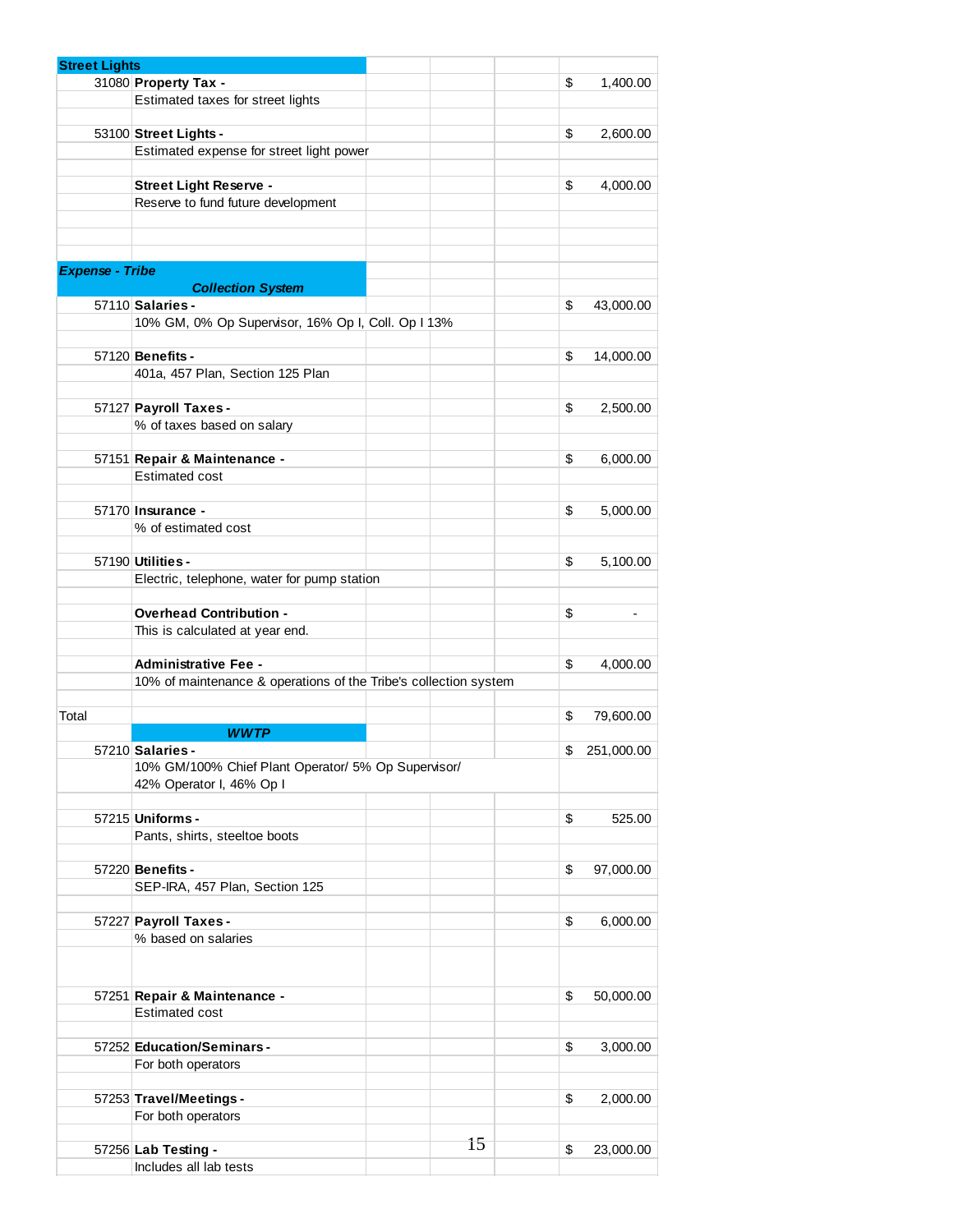|       | 57270 Insurance -                                 | \$<br>14,000.00  |
|-------|---------------------------------------------------|------------------|
|       | % of estimated expense                            |                  |
|       |                                                   |                  |
|       | 57275 Membership Dues -                           | \$<br>2,000.00   |
|       | Annual certification                              |                  |
|       |                                                   |                  |
|       | 57280 Operation Supplies -                        | \$<br>30,000.00  |
|       | Estimated cost for plant supplies                 |                  |
|       |                                                   |                  |
|       |                                                   |                  |
|       | 57293 Telephone -                                 | \$<br>800.00     |
|       | Cell phone and radio for operator                 |                  |
|       |                                                   |                  |
|       | <b>Overhead Contribution -</b>                    |                  |
|       | This is calculated at year end.                   |                  |
|       |                                                   |                  |
|       | <b>Administrative Fee -</b>                       | \$<br>18,000.00  |
|       | 5% of maintenance & operation of the Tribe's WWTP |                  |
|       |                                                   |                  |
| Total |                                                   | \$<br>497,325.00 |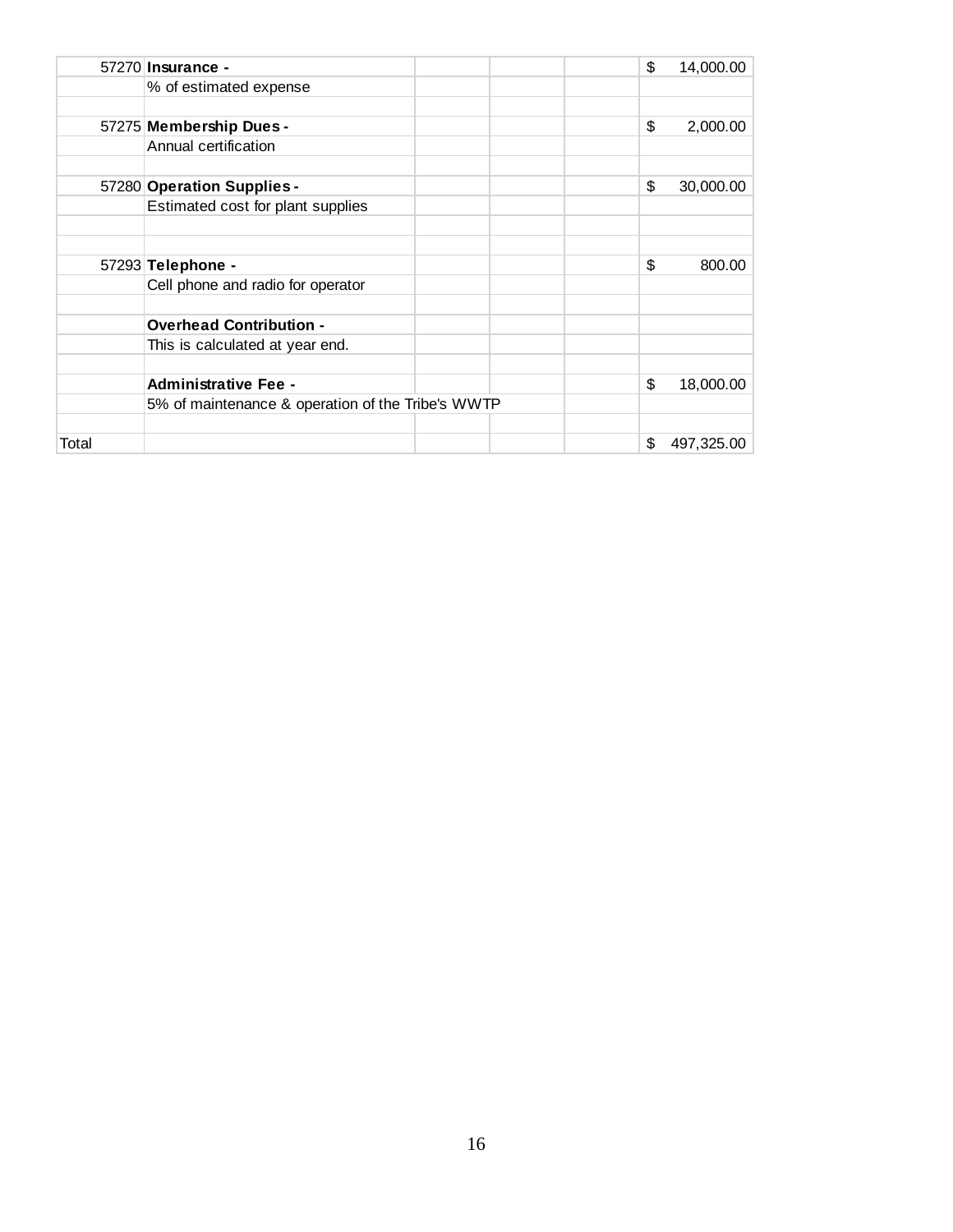## Miscellaneous Fees

| Plan Check Fee                      | \$175.00 minimum based on project type and size |
|-------------------------------------|-------------------------------------------------|
| Buy-In Fee Admin Fee                | \$375.00                                        |
| Buy-In Fee                          | \$2,920.81                                      |
| <b>First Inspection Fee</b>         | \$115.00 minimum                                |
| Each Additional Inspection Fee      | \$75.00 minimum                                 |
| Project 1 & 2 Fees                  | \$13, 185.00                                    |
| <b>New Construction Lateral Fee</b> | $4" - $365.00 / 6" - $465.00$                   |
| Copy fee 8x 11                      | \$.25                                           |
| 8 x 14                              | \$.35                                           |
| 11 x17                              | \$.45                                           |
| Color Copy                          | \$.50                                           |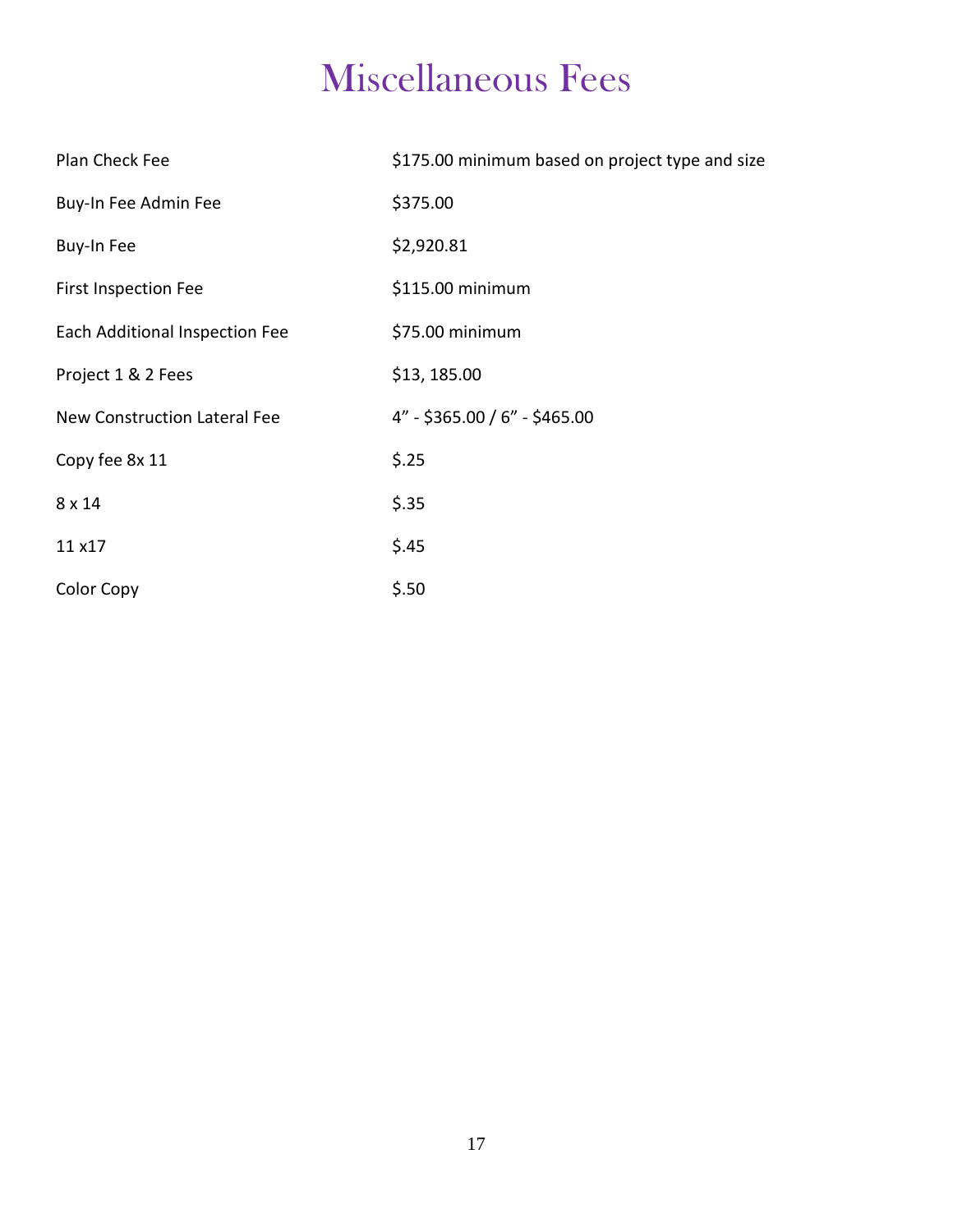### 2018/2019 Monthly Sewer Service Charges

| <b>User</b>                          | Flow/       | <b>Unit of</b> | <b>Strength</b> | <b>ERU</b>      | <b>Current</b> |  |  |
|--------------------------------------|-------------|----------------|-----------------|-----------------|----------------|--|--|
|                                      | <b>Unit</b> |                |                 |                 |                |  |  |
| <b>Classification</b>                | (gpd)       | <b>Measure</b> | <b>Factor</b>   | <b>Multiple</b> | FY 2018-19     |  |  |
| <b>Residential Fixed Charges [1]</b> |             |                |                 |                 |                |  |  |
| Single Family                        | 215         |                | 1.00            | 1.00            | \$71.23        |  |  |
| Multi-family                         | 215         |                | 1.00            | 1.00            | \$71.23        |  |  |
| <b>Second Unit/Studios</b>           | 160         |                | 1.00            | 0.74            | \$53.01        |  |  |
| <b>Mobile Home/Trailers</b>          |             |                |                 |                 |                |  |  |
| Manager Residence                    | 215         |                | 1.00            | 1.00            | \$71.23        |  |  |
| <b>Trailer Space</b>                 | 215         | space          | 1.00            | 1.00            | \$71.23        |  |  |
| Mobile Home Park Laundry             | 140         |                | 1.00            | 0.65            | \$46.38        |  |  |
| <b>Retirement Facility</b>           |             |                |                 |                 |                |  |  |
| Manager Residence                    | 215         |                | 1.00            | 1.00            | \$71.23        |  |  |
| Rooms w/o Kitchens                   | 100         | room           | 1.00            | 0.47            | \$33.13        |  |  |
| Rooms w/ Kitchens                    | 150         | room           | 1.00            | 0.70            | \$49.70        |  |  |
| <b>Non-Residential Fixed Charges</b> |             |                |                 |                 |                |  |  |
| Motel/Hotel                          |             |                |                 |                 |                |  |  |
| Manager Residence                    | 215         |                | 1.00            | 1.00            | \$71.23        |  |  |
| Rooms w/o Kitchens                   | 100         | room           | 1.00            | 0.47            | \$33.13        |  |  |
| Rooms w/ Kitchens                    | 150         | room           | 1.00            | 0.70            | \$49.70        |  |  |
| Laundrettes, per machine             | 160         | machine        | 1.00            | 0.74            | \$53.01        |  |  |
| Beauty & Barber Shops                | 215         |                | 1.00            | 1.00            | \$71.23        |  |  |
| Each Sink Over 2                     | 100         | sink           | 1.00            | 0.47            | \$33.13        |  |  |
| <b>Gas Station w/Restroom</b>        | 325         |                | 1.00            | 1.51            | \$107.68       |  |  |
| Cocktail Lounge                      | 430         |                | 1.00            | 2.00            | \$142.47       |  |  |
| <b>Additional Seating</b>            | 8           | seat           | 1.00            | 0.04            | \$2.65         |  |  |
| Market, Major                        | 750         |                | 1.76            | 6.14            | \$437.33       |  |  |
| <b>Convenience Market</b>            | 215         |                | 1.00            | 1.00            | \$71.23        |  |  |
| Convenience Market w/Deli            | 270         |                | 1.76            | 2.21            | \$157.44       |  |  |
| Deli                                 | 260         |                | 1.00            | 1.21            | \$86.14        |  |  |
| Office & Retail                      | 215         |                | 1.00            | 1.00            | \$71.23        |  |  |
| Units w/o Toilets                    | 100         |                | 1.00            | 0.47            | \$33.13        |  |  |
| <b>Restaurant Full Service</b>       | 600         |                | 1.76            | 4.91            | \$349.86       |  |  |
| <b>Additional Seating - Food</b>     | 12          | seat           | 1.76            | 0.10            | \$7.00         |  |  |
| Additional Seating - Bar/Band        | 8           | seat           | 1.00            | 0.04            | \$2.65         |  |  |
| <b>Coffee Specialty Retail</b>       | 270         |                | 1.00            | 1.26            | \$89.45        |  |  |
| Restaurant - Fast Food               | 240         |                | 1.76            | 1.96            | \$139.94       |  |  |
| YMCA [2]                             |             |                |                 |                 |                |  |  |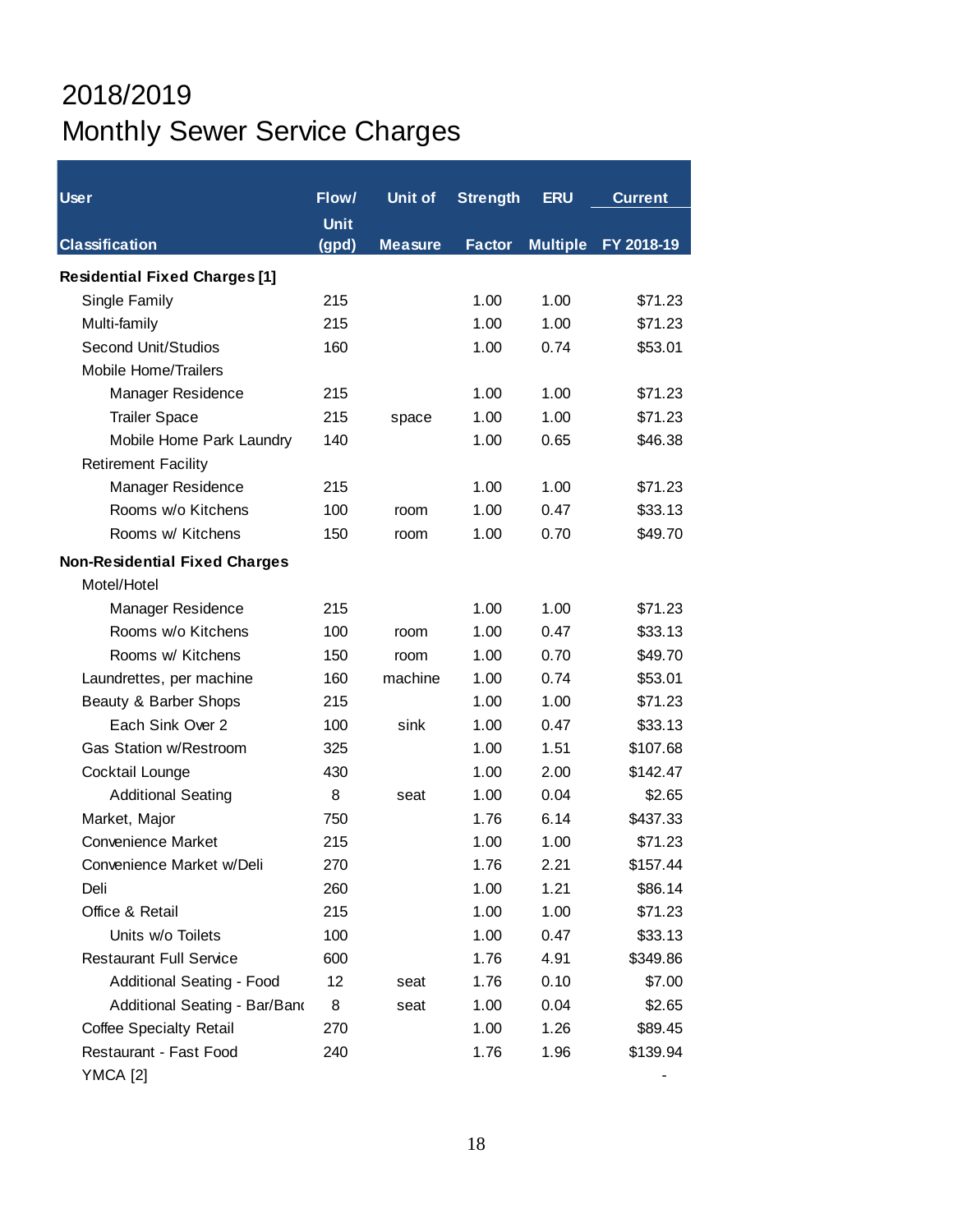| <b>User</b>                             | Flow/             | <b>Unit of</b> | <b>Strength</b> | <b>ERU</b>      | <b>Current</b> |
|-----------------------------------------|-------------------|----------------|-----------------|-----------------|----------------|
|                                         | <b>Unit</b>       |                |                 |                 |                |
| <b>Classification</b>                   | (gpd)             | <b>Measure</b> | <b>Factor</b>   | <b>Multiple</b> | FY 2018-19     |
| Institutional                           |                   |                |                 |                 |                |
| Church                                  | 215               |                | 1.00            | 1.00            | \$71.23        |
| Pre/Elementary School, Per Stuc         | $\overline{7}$    | student        | 1.00            | 0.03            | \$2.13         |
| High School, per Student                | 9                 | student        | 1.00            | 0.04            | \$2.98         |
| Museum                                  | 215               |                | 1.00            | 1.00            | \$71.23        |
| Post Office                             | 215               |                | 1.00            | 1.00            | \$71.23        |
| <b>Public Park</b>                      | 500               |                | 1.00            | 2.33            | \$165.65       |
| <b>Additional Sewer Service Charges</b> |                   |                |                 |                 |                |
| Senior Living                           |                   |                |                 |                 |                |
| Manager Residence                       | 215               |                | 1.00            | 1.00            | \$71.23        |
| per Bed                                 | 125               | bed            | 1.00            | 0.58            | \$41.41        |
| Food Service                            | 600               |                | 1.76            | 4.91            | \$349.86       |
| Additional Seating (per seat)           | 12                | seat           | 1.76            | 0.10            | \$7.00         |
| Recovery Ranch                          |                   |                |                 |                 |                |
| Manager Residence                       | 215               |                | 1.00            | 1.00            | \$71.23        |
| per Bed                                 | 70                | bed            | 1.00            | 0.33            | \$23.19        |
| <b>Food Service</b>                     | 600               |                | 1.76            | 4.91            | \$349.86       |
| Additional Seating (per seat)           | $12 \overline{ }$ | seat           | 1.76            | 0.10            | \$7.00         |
| Medical, Dental, Veterinarian           |                   |                |                 |                 |                |
| Clinic or Building (per 1,000 sf)       | 300               | $1,000$ sf     | 1.15            | 1.60            | \$114.30       |
| Billiard/Café (per 1,000 sf)            | 150               | $1,000$ sf     | 1.15            | 0.80            | \$57.15        |
| Food Service                            | 600               |                | 1.76            | 4.91            | \$349.86       |
| Additional Seating (per seat)           | $12 \overline{ }$ | seat           | 1.76            | 0.10            | \$7.00         |
| Cocktail Lounge with Food               | 430               |                | 1.76            | 3.52            | \$250.72       |
| <b>Additional Seating</b>               | 8                 | seat           | 1.76            | 0.07            | \$4.66         |
| Car Wash                                | 1,350             | 1.15           | 1.15            | 7.22            | \$514.33       |
| Winery and Wine Tasting                 | 270               |                | 1.00            | 1.26            | \$89.45        |
| Wine Tasting with Food                  | 430               |                | 1.76            | 3.52            | \$250.72       |
| <b>Additional Seating</b>               | 8                 |                | 1.76            | 0.07            | \$4.66         |

[1] All sewer service charges are effective July 1.

[2] The YMCA has a payment agreement based on annual flow.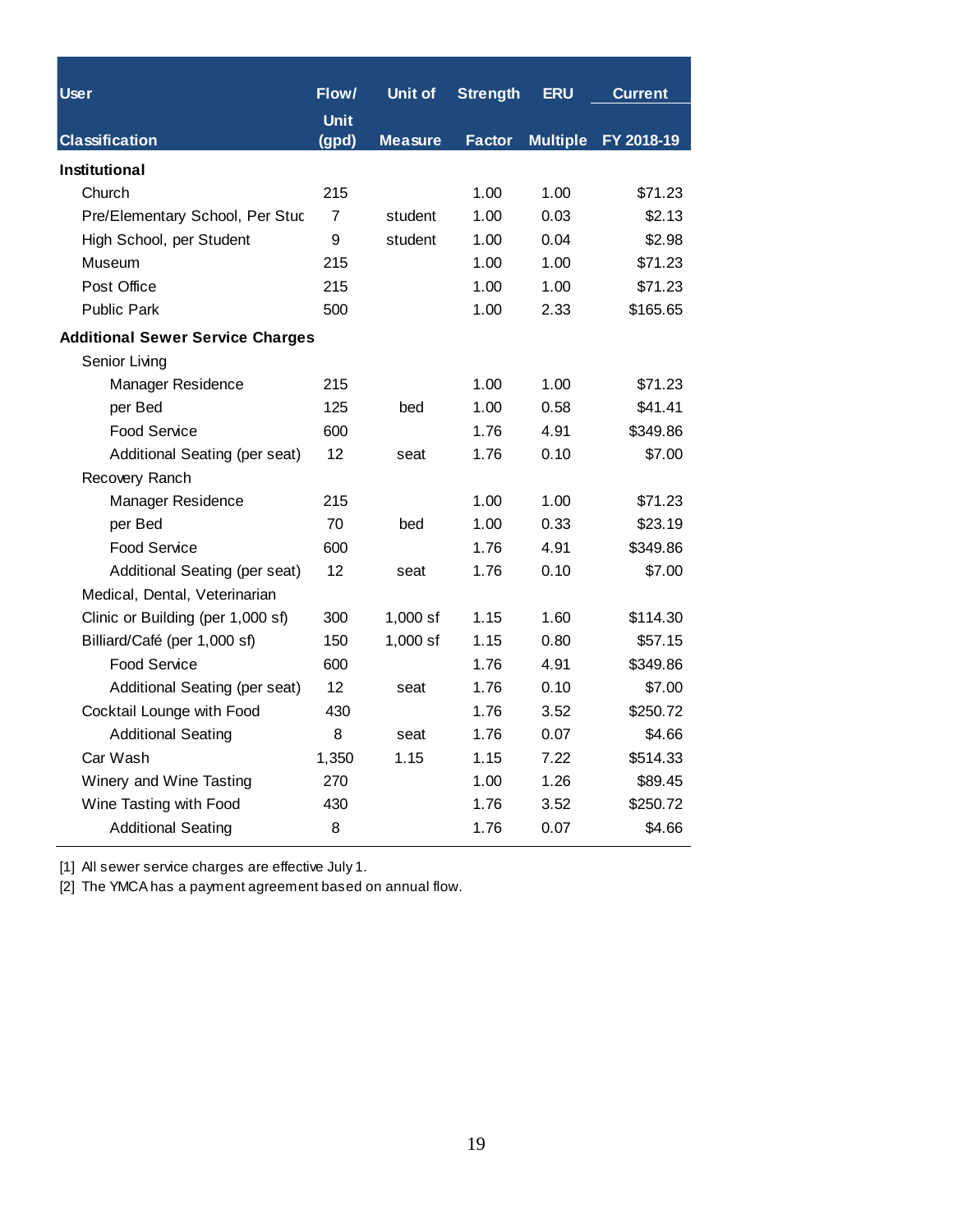### Schedule of Capacity Charges 2018/2019

| Line<br>No.    | <b>Development Type</b>                               | <b>Use Description</b>                                         | <b>Flow</b><br>(gpd) | <b>Strength</b><br><b>Factor</b> | <b>ERU</b><br><b>Ratio</b> | <b>Capacity</b><br><b>Charge</b> |
|----------------|-------------------------------------------------------|----------------------------------------------------------------|----------------------|----------------------------------|----------------------------|----------------------------------|
|                |                                                       |                                                                |                      |                                  |                            |                                  |
|                | <b>Residential</b>                                    |                                                                |                      |                                  |                            |                                  |
| 1              | Single Family                                         | <b>Dwelling</b>                                                | 215                  | 1.00                             | 1.00                       | \$6,092.23                       |
| $\overline{2}$ | Multi-family                                          | Dwelling, Apartment, Condominiums                              | 215                  | 1.00                             | 1.00                       | \$6,092.23                       |
| 3              | <b>Exterior Accessory Dwelling Unit</b>               | As described in Government Code Section<br>65852.2 $(f)(2)(b)$ | N/A                  | N/A                              | 0.74                       | $[2]$                            |
| 4              | Interior Accessory Dwelling Unit                      | As described in Government Code Section<br>65852.2 (e)         | N/A                  | N/A                              | N/A                        | \$0.00                           |
| 5              | <b>Mobile Home/Trailers</b>                           |                                                                |                      |                                  |                            |                                  |
|                | <b>Manager Residence</b>                              | Dwelling                                                       | 215                  | 1.00                             | 1.00                       | \$6,092.23                       |
| 7              | <b>Trailer Space</b>                                  | Residence or Park                                              | 215                  | 1.00                             | 1.00                       | \$6,092.23                       |
| 8              | Mobile Home Park Laundry                              | Laundry                                                        | 140                  | 1.00                             | 0.65                       | \$3,966.92                       |
|                | <b>Retirement Facility</b>                            |                                                                |                      |                                  |                            |                                  |
| 9              | Manager Residence                                     | Dwelling                                                       | 215                  | 1.00                             | 1.00                       | \$6,092.23                       |
| 10             | Rooms w/o Kitchens                                    | Dwelling                                                       | 100                  | 1.00                             | 0.47                       | \$2,834.06                       |
| 11             | Rooms w/ Kitchens                                     | Dwelling                                                       | 150                  | 1.00                             | 0.70                       | \$4,250.61                       |
|                | <b>Non-Residential</b><br>Motel/Hotel                 |                                                                |                      |                                  |                            |                                  |
| 12             | Manager Residence                                     | Dwelling                                                       | 215                  | 1.00                             | 1.00                       | \$6,092.23                       |
| 13             | Rooms w/o Kitchens                                    | Guest House                                                    | 100                  | 1.00                             | 0.47                       | \$2,834.06                       |
| 14             | Rooms w/ Kitchens                                     | Guest House                                                    | 150                  | 1.00                             | 0.70                       | \$4,250.61                       |
| 15             | Laundrettes, per machine                              | Each washing machine                                           | 160                  | 1.00                             | 0.74                       | \$4,534.30                       |
| 16             | Beauty & Barber Shops                                 | <b>Business</b>                                                | 215                  | 1.00                             | 1.00                       | \$6,092.23                       |
| 17             | Each Sink Over 2                                      | <b>Station Chair</b>                                           | 100                  | 1.00                             | 0.47                       | \$2,834.06                       |
| 18             | Gas Station w/Restroom                                | <b>Business</b>                                                | 325                  | 1.00                             | 1.51                       | \$9,209.98                       |
| 19             | Cocktail Lounge/Wine Tasting                          | Up to 50 seats                                                 | 430                  | 1.00                             | 2.00                       | \$12,185.41                      |
| 20             | <b>Additional Seating</b>                             | Per seat                                                       | 8                    | 1.00                             | 0.04                       | \$226.38                         |
| 21             | Market, Major                                         | W/meat & produce dept. (first 20 DFUs)                         | 750                  | 1.76                             | 6.14                       | \$37,405.39                      |
| 22             | <b>Convenience Market</b>                             | No food preparation, dry goods only                            | 215                  | 1.00                             | 1.00                       | \$6,092.23                       |
| 23             | Convenience Market w/Deli                             | Food preparation with sinks (first 20 DFUs)                    | 270                  | 1.76                             | 2.21                       | \$13,466.32                      |
| 24             | Deli                                                  | Food preparation with sinks (first 20 DFUs)                    | 260                  | 1.00                             | 1.21                       | \$7,367.41                       |
| 25             | Office & Retail                                       | Professional & Commercial Retail                               | 215                  | 1.00                             | 1.00                       | \$6,092.23                       |
| 26             | Units w/o Toilets                                     | Each unit w/central toilet facility                            | 100                  | 1.00                             | 0.47                       | \$2,834.06                       |
| 27             | <b>Restaurant Full Service</b>                        | Up to 21 seats                                                 | 600                  | 1.76                             | 4.91                       | \$29,924.31                      |
| 28             | <b>Additional Seating - Food</b>                      | Per seat                                                       | 12                   | 1.76                             | 0.10                       | \$598.91                         |
| 29             | Additional Seating - Bar/Bangu Per seat               |                                                                | 8                    | 1.00                             | 0.04                       | \$226.38                         |
| 30             | Coffee Specialty Retail                               | Up to 21 seats (incl 50% outdoors)                             | 270                  | 1.00                             | 1.26                       | \$7,651.10                       |
| 31             | Restaurant - Fast Food                                | No seating (first 20 DFUs)                                     | 240                  | 1.76                             | 1.96                       | \$11,969.53                      |
|                | Institutional                                         |                                                                |                      |                                  |                            |                                  |
| 32             | Church                                                | Base rate                                                      | 215                  | 1.00                             | 1.00                       | \$6,092.23                       |
| 33             | Pre/Elementary School, Per Studer Per student & staff |                                                                | $\boldsymbol{7}$     | 1.00                             | 0.03                       | \$198.35                         |
| 34             | High School, per Student                              | Per student & staff w/kitchens and showers                     | $\boldsymbol{9}$     | 1.00                             | 0.04                       | \$255.04                         |
| 35             | Museum                                                | Tax exempt                                                     | 215                  | 1.00                             | 1.00                       | \$6,092.23                       |
| 36             | Post Office                                           | Tax exempt                                                     | 215                  | 1.00                             | 1.00                       | \$6,092.23                       |
| 37             | Public Park                                           | Per toilet room                                                | 500                  | 1.00                             | 2.33                       | \$14,168.39                      |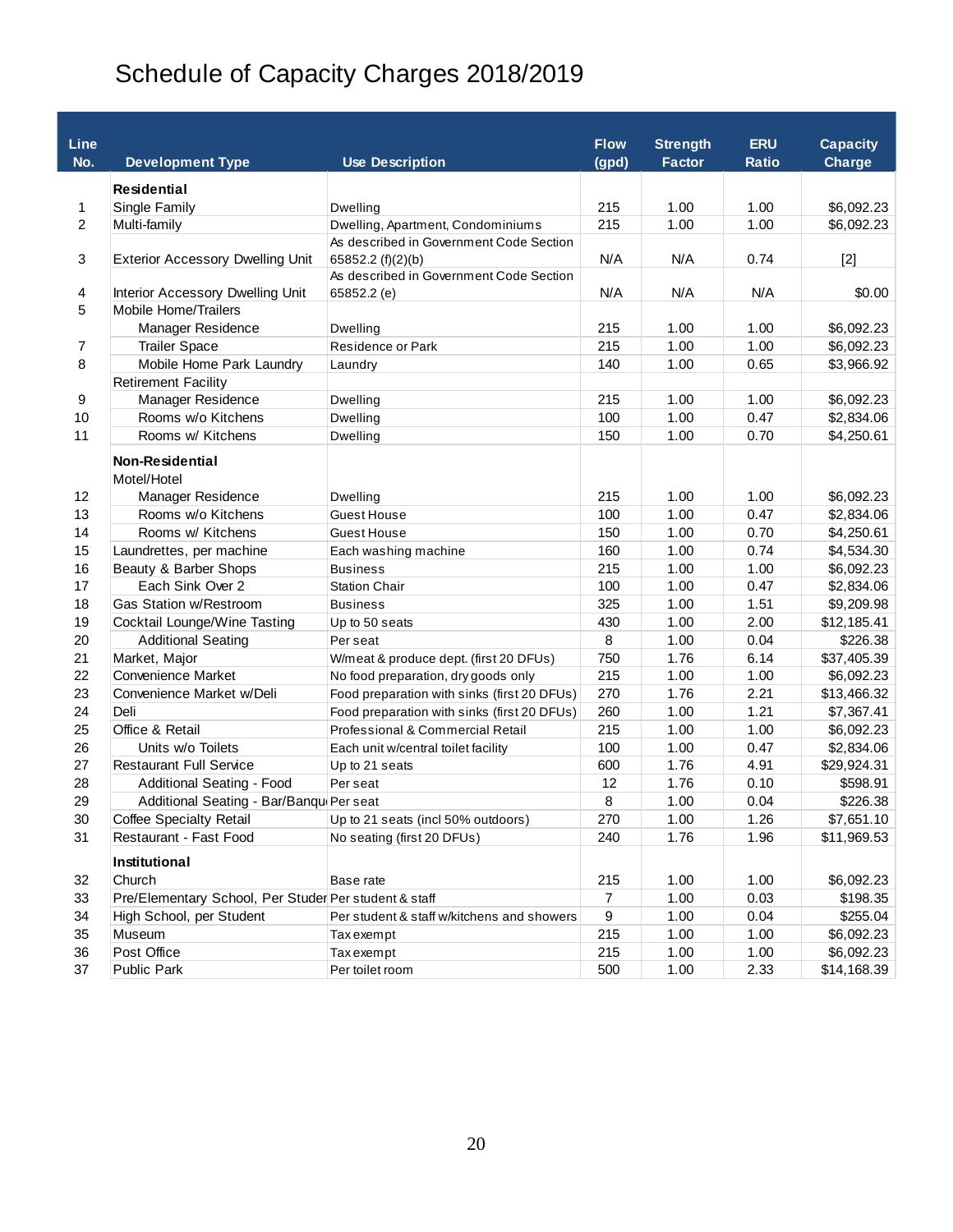| 38 | <b>Additional Sewer Service Charges</b> |                                             |       |      |      |             |
|----|-----------------------------------------|---------------------------------------------|-------|------|------|-------------|
| 39 | Senior Living                           |                                             |       |      |      |             |
| 40 | Manager Residence                       | Dwelling                                    | 215   | 1.00 | 1.00 | \$6,092.23  |
| 40 | Per Bed                                 | Per Bed                                     | 125   | 1.00 | 0.58 | \$3,533.49  |
|    | Food Service                            | up to 21 seats                              | 600   | 1.76 | 4.91 | \$29,912.83 |
|    | Additional Seating (per Seat)           | Per Seat                                    | 12    | 1.76 | 0.10 | \$609.22    |
| 41 | Recovery Ranch                          |                                             |       |      |      |             |
| 42 | Manager Residence                       | Dwelling                                    | 215   | 1.00 | 1.00 | \$6,092.23  |
| 43 | per Bed                                 | Per Bed                                     | 70    | 1.00 | 0.33 | \$1,983.52  |
| 44 | Food Service                            | Up to 21 seats                              | 600   | 1.76 | 4.91 | \$29,924.31 |
| 45 | Additional Seating (per seat)           | Per seat                                    | 12    | 1.76 | 0.10 | \$598.91    |
| 46 | Medical, Dental, Veterinarian           |                                             |       |      |      |             |
| 47 | Clinic or Building (per 1,000 sf)       | Professional & Commercial, per 1,000 sf     | 300   | 1.15 | 1.60 | \$9,775.90  |
| 48 | Billiard/Café (per 1,000 sf)            | per 1,000 sf                                | 150   | 1.15 | 0.80 | \$4,887.95  |
| 49 | Food Service                            | Up to 21 seats                              | 600   | 1.76 | 4.91 | \$29,924.31 |
| 50 | Additional Seating (per seat)           | Per seat                                    | 12    | 1.76 | 0.10 | \$598.91    |
| 51 | Car Wash                                | <b>Business</b>                             | 1,350 | 1.15 | 7.22 | \$43,991.54 |
| 52 | Cocktail Lounge with Food               | Food preparation with sinks (first 20 DFUs) | 430   | 1.76 | 3.52 | \$21,444.64 |
| 53 | <b>Additional Seating</b>               | Per seat                                    | 8     | 1.76 | 0.07 | \$398.97    |
| 54 | Winery and Wine Tasting                 | No food preparation, dry goods only         | 270   | 1.00 | 1.26 | \$7,650.70  |
| 55 | Wine Tasting with Food                  | Food preparation with sinks (first 20 DFUs) | 430   | 1.76 | 3.52 | \$21,444.64 |
| 56 | <b>Additional Seating</b>               | Per seat                                    | 8     | 1.76 | 0.07 | \$398.97    |

Definitions:

DFUs: The number of drainage fixture units for each type of appliance, appurtenance or fixture, as set forth in the then current California Plumbing Code. Base Charge: The then current capacity fee for a single family residence.

Strength Factor: The Strength Factor of wastewater, as defined under Section 820(C) and as determined under Section 821 of the District's Sewer Service Code. Unclassified User: Any user group or classification not shown above.

[1] For any Unclassified User, the Capacity Charge for the first 20 DFUs shall be calculated as follows.

Capacity Fee = Base Charge x Strength Factor

An Additional Fixture Charge shall be applicable to any Unclassified User which has more than 20 DFUs, calculated as follows.

Additional Fixture Charge = (number of DFUs in excess of 20 divided by 20) x Base Charge x Strength Factor

[2] For any Exterior Accessory Dwelling Unit, the Capacity Charge for the first 15 DFUs shall be calculated as follows.

Capacity Fee = Base Charge x .74

An Additional Fixture Charge shall be applicable to any Exterior Accessory Dwelling Unit which has more than 15 DFUs, calculated as follows. Additional Fixture Charge = (number of DFUs in excess of 15 divided by 20)  $\times$  Base Charge

\*The capacity fees set forth in the table above will be adjusted effective as of the first day of July of each year, commencing July 1, 2018, by an amount equal to the percentage change in the Engineering News Record Construction Cost Index National Average published for the immediately preceding April as compared to such index for April of the previous year.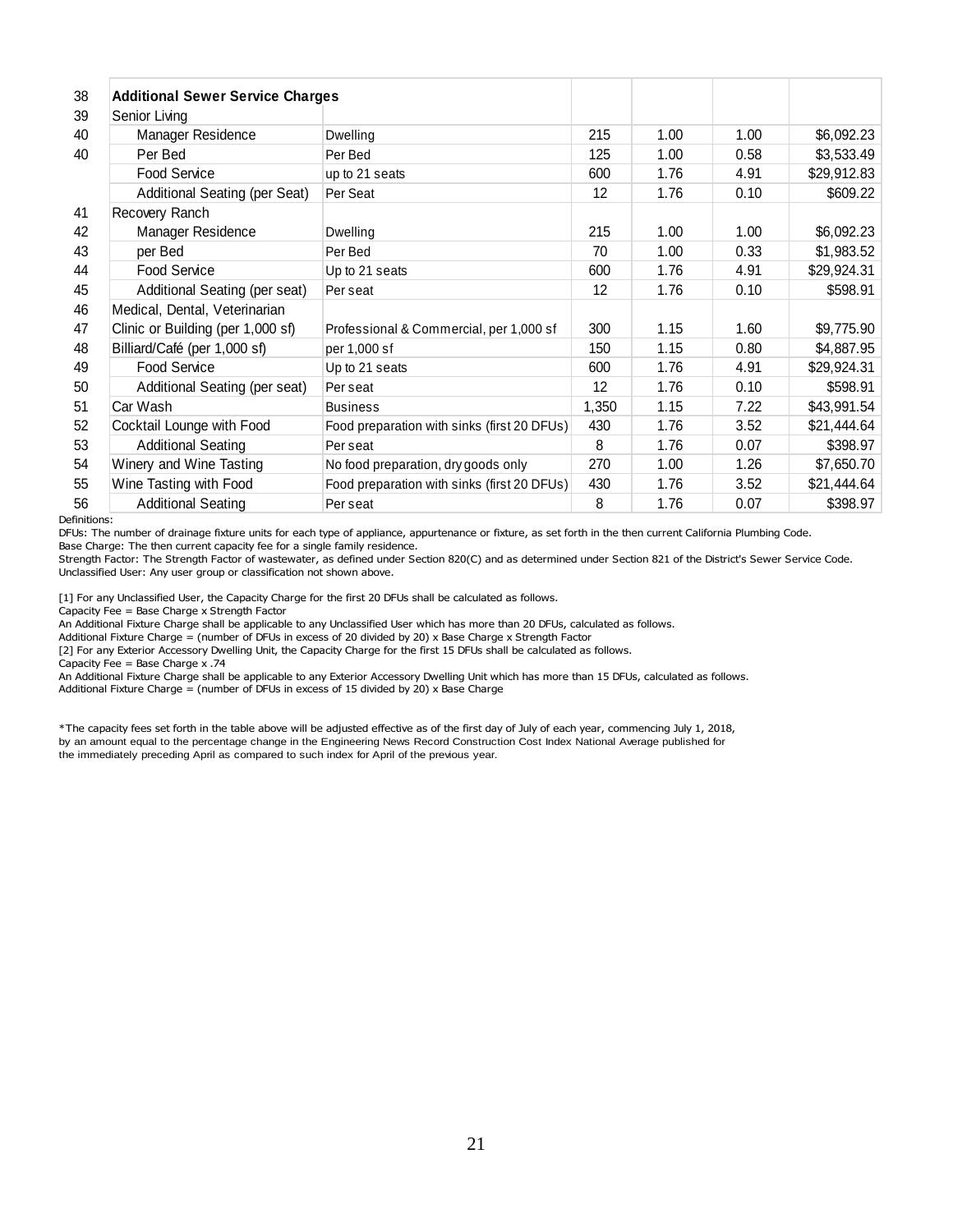### SYCSD Debt @ June 30, 2018

### The District is currently debt free

USDA General Obligation Bonds: Bonds issued in 1978 Series A for \$150,000 and Series B for \$350,000. On August 4, 1987, the District paid off the balance of the Series A Bonds totaling \$138,000. Interest rate on the bonds is 5% per annum and is payable on August 1 and February 1 each year. **The bonds were paid off as of June 30, 2014. The District received the revenue through 2017/18.**

SWRCB State Revolving Fund Loan: In December 1998 the District entered into a loan in the amount of \$410,106 for the Westside Sewer Extension. The loan is being repaid at \$26,573 per year and the interest rate on the loan is 2.60% for twenty years. **This debt was paid off in February 2014.** 

Citizens Business Bank Installment Sale Agreement: On October 11, 2006 the District entered into an installment sale agreement in the amount of \$1,000,000. for the construction of a District office building. Interest rate on the loan is 5.20% per annum for twenty years and is payable on April 11<sup>th</sup> and October 11<sup>th</sup> each year. This debt was refinanced as of October 11, 2011 at 4.55%. **The loan was paid off June 20, 2014.**

#### **Debt Payoff:**

| <b>Go Bond interest savings</b> | \$7,899.02   |
|---------------------------------|--------------|
| <b>SRF</b> Interest             | \$9,871.39   |
| <b>Citizen Bank</b>             | \$248,502.30 |
| <b>Total Interest Savings</b>   | \$266,272.71 |